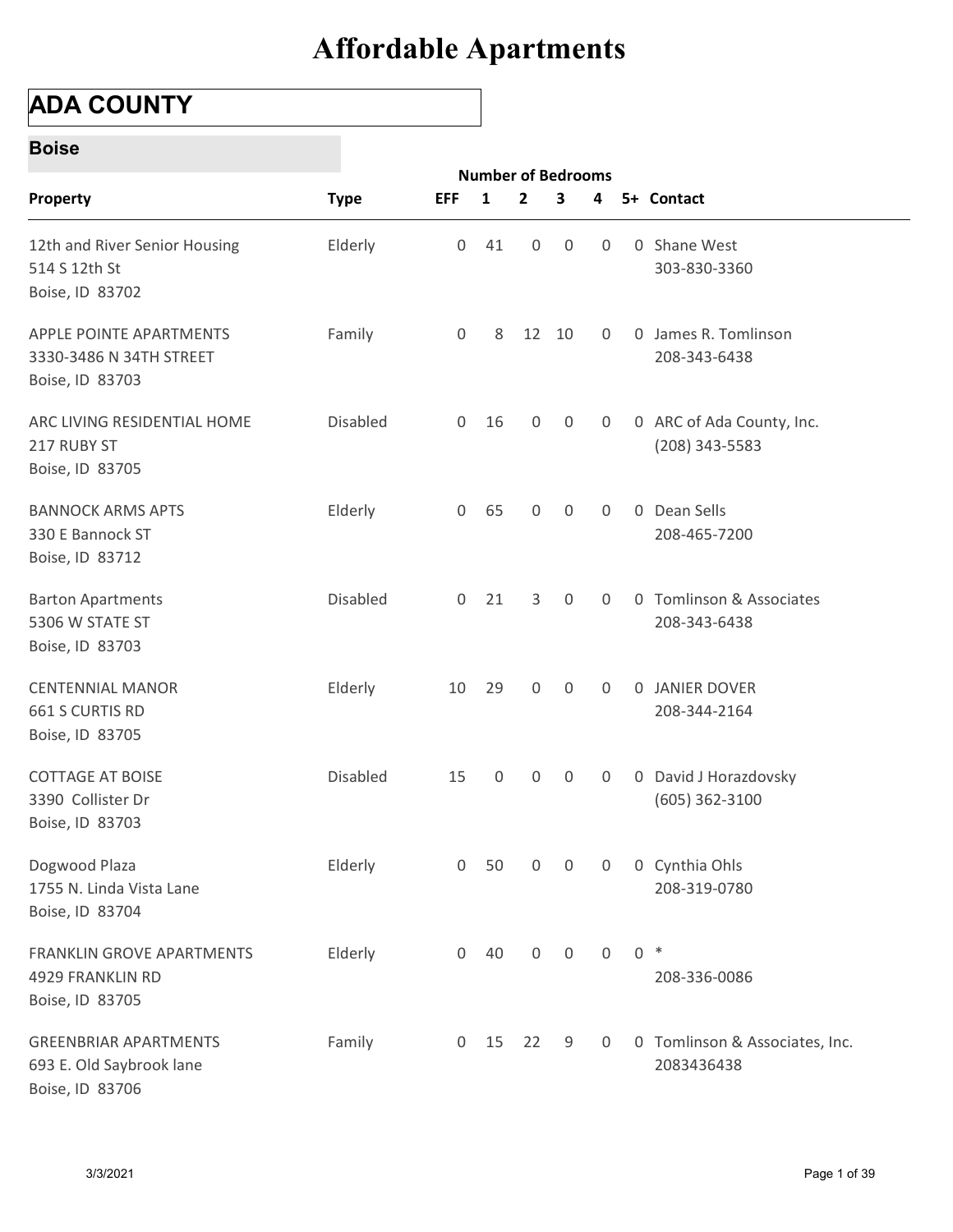|                                                                         | <b>Affordable Apartments</b> |                     |              |                                             |                         |                |   |                                              |
|-------------------------------------------------------------------------|------------------------------|---------------------|--------------|---------------------------------------------|-------------------------|----------------|---|----------------------------------------------|
| <b>HARRISON HILLS</b><br>2260 HARRISON BLVD<br>Boise, ID 83702          | Elderly                      | 1                   | 35           | 0                                           | 0                       | 0              | 0 | The Housing Company<br>(208) 331-4890        |
| Owyhee Place Apartments<br>2500 S OWYHEE ST<br>Boise, ID 83705          | Family                       | $\mathsf{O}$        | 8            | 11                                          | 7                       | 6              |   | 0 The Housing Company<br>(208) 331-4890      |
| PIONEER SQUARE APARTMENTS<br>1220 Grand ave<br>Boise, ID 83702          | Family                       | $\mathbf 0$         | 8            | 28                                          | 8                       | 0              |   | 0 Elvira Poteri<br>208-342-4028              |
| RIVERVIEW HOMES<br>1070 Leadville Avenue<br>Boise, ID 83706             | Family                       | $\mathbf 0$         | $\mathbf{0}$ | 40                                          | $\mathbf 0$             | $\Omega$       |   | 0 Tomlinson & Associates, Inc.<br>2083436438 |
| Samaritan Village Apartments<br>3350 Collister Drive<br>Boise, ID 83703 | Elderly                      | 14                  | 86           | $\mathsf{O}$                                | $\mathsf{O}\xspace$     | $\overline{0}$ |   | 0 Lauri Nowak<br>208-343-9504                |
| SHORELINE PLAZA<br>675 S 13TH ST<br>Boise, ID 83702                     | Elderly                      | $\overline{0}$      | 80           | $\mathsf{O}$                                | $\mathsf{O}$            | $\overline{0}$ |   | 0 Boise Housing Authority<br>(208) 345-4907  |
| TREEHOUSE APARTMENTS<br>240 W BOISE AVE<br>Boise, ID 83706              | Family                       | $\mathsf{O}\xspace$ | 8            | 9                                           | 8                       | $\mathbf 0$    |   | 0 Muhiba Muhic<br>208-383-9385               |
| <b>WILDWOOD</b><br>2369 S ORCHARD ST #124<br>Boise, ID 83705            | Disabled                     | $\overline{0}$      | 9            | 25                                          | 6                       | 0              |   | 0 Tomlinson & Associates, Inc.<br>2083436438 |
| <b>WYLIE STREET STATION</b><br>4611 Wylie Street LN<br>Boise, ID 83703  | Family                       | $\mathbf 0$         | 8            | 24                                          | 8                       | $\overline{0}$ |   | 0 Muhiba Muhic<br>208-344-5824               |
| <b>Eagle</b>                                                            |                              |                     |              |                                             |                         |                |   |                                              |
| Property                                                                | <b>Type</b>                  | <b>EFF</b>          | $\mathbf{1}$ | <b>Number of Bedrooms</b><br>$\overline{2}$ | $\overline{\mathbf{3}}$ | 4              |   | 5+ Contact                                   |
| <b>EAGLE MANOR</b><br>276 E Cedar Ridge ST<br>Eagle, ID 83616           | Elderly                      | $\mathbf 0$         | 40           | 0                                           | $\mathbf 0$             | 0              |   | 0 LaJuana Blackbird<br>208-939-0409          |
|                                                                         |                              |                     |              |                                             |                         |                |   |                                              |
| 3/3/2021                                                                |                              |                     |              |                                             |                         |                |   | Page 2 of 39                                 |

| EAGLE MANOR          | Elderly |  |  |  | 0 40 0 0 0 0 LaJuana Blackbird |
|----------------------|---------|--|--|--|--------------------------------|
| 276 E Cedar Ridge ST |         |  |  |  | 208-939-0409                   |
| __ ____              |         |  |  |  |                                |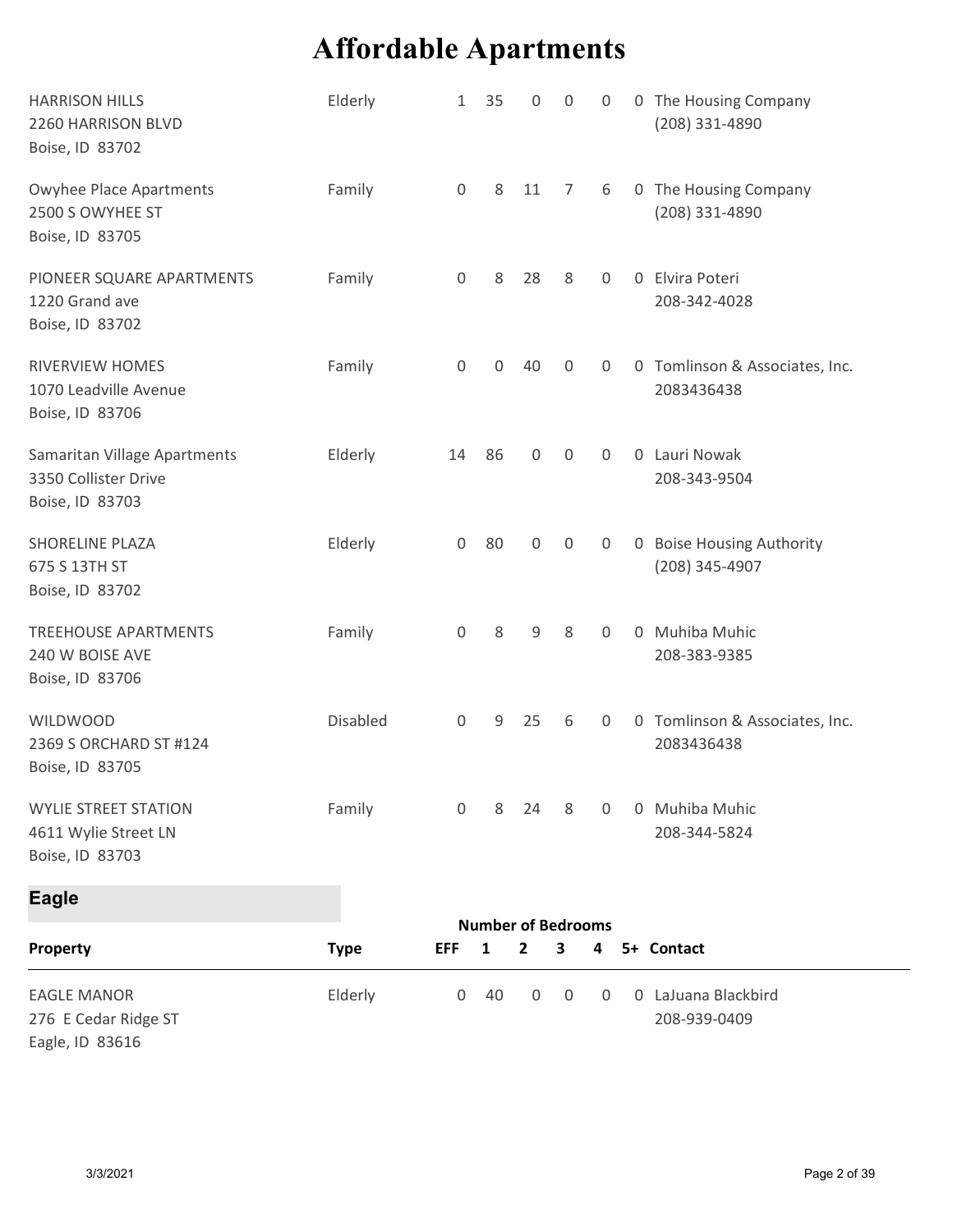|                                                           | <b>Affordable Apartments</b> |                |                                |                |              |                |                                                      |
|-----------------------------------------------------------|------------------------------|----------------|--------------------------------|----------------|--------------|----------------|------------------------------------------------------|
|                                                           |                              |                |                                |                |              |                |                                                      |
| Eagle Senior Village<br>542 N Eagle Rd<br>Eagle, ID 83616 | Elderly                      | $\overline{0}$ | 20                             | 0              | 0            | 0              | 0 Robert Cabello<br>208 939 4412                     |
| <b>Kuna</b>                                               |                              |                |                                |                |              |                |                                                      |
|                                                           |                              | <b>EFF</b>     | <b>Number of Bedrooms</b><br>1 | $\mathbf{2}$   | 3            |                | 5+ Contact                                           |
| Property                                                  | <b>Type</b>                  |                |                                |                |              | 4              |                                                      |
| LEISURE VILLAGE<br>540 LINDER ST<br>Kuna, ID 83634        | Elderly                      | $\mathbf 0$    | 16                             | 2              | $\mathbf 0$  | 0              | 0 Northwest Real Estate Capital Corp<br>208-922-4652 |
| <b>Meridian</b>                                           |                              |                |                                |                |              |                |                                                      |
|                                                           |                              |                | <b>Number of Bedrooms</b>      |                |              |                |                                                      |
| Property                                                  | <b>Type</b>                  |                | EFF 1                          | $\overline{2}$ | $\mathbf{3}$ |                | 4 5+ Contact                                         |
| <b>JAMES COURT APARTMENTS</b><br>2190 N Meridian RD       | Family                       |                | $0$ 20                         | 20 10          |              | $\overline{0}$ | 0 KEVIN FEIO<br>208-888-3112                         |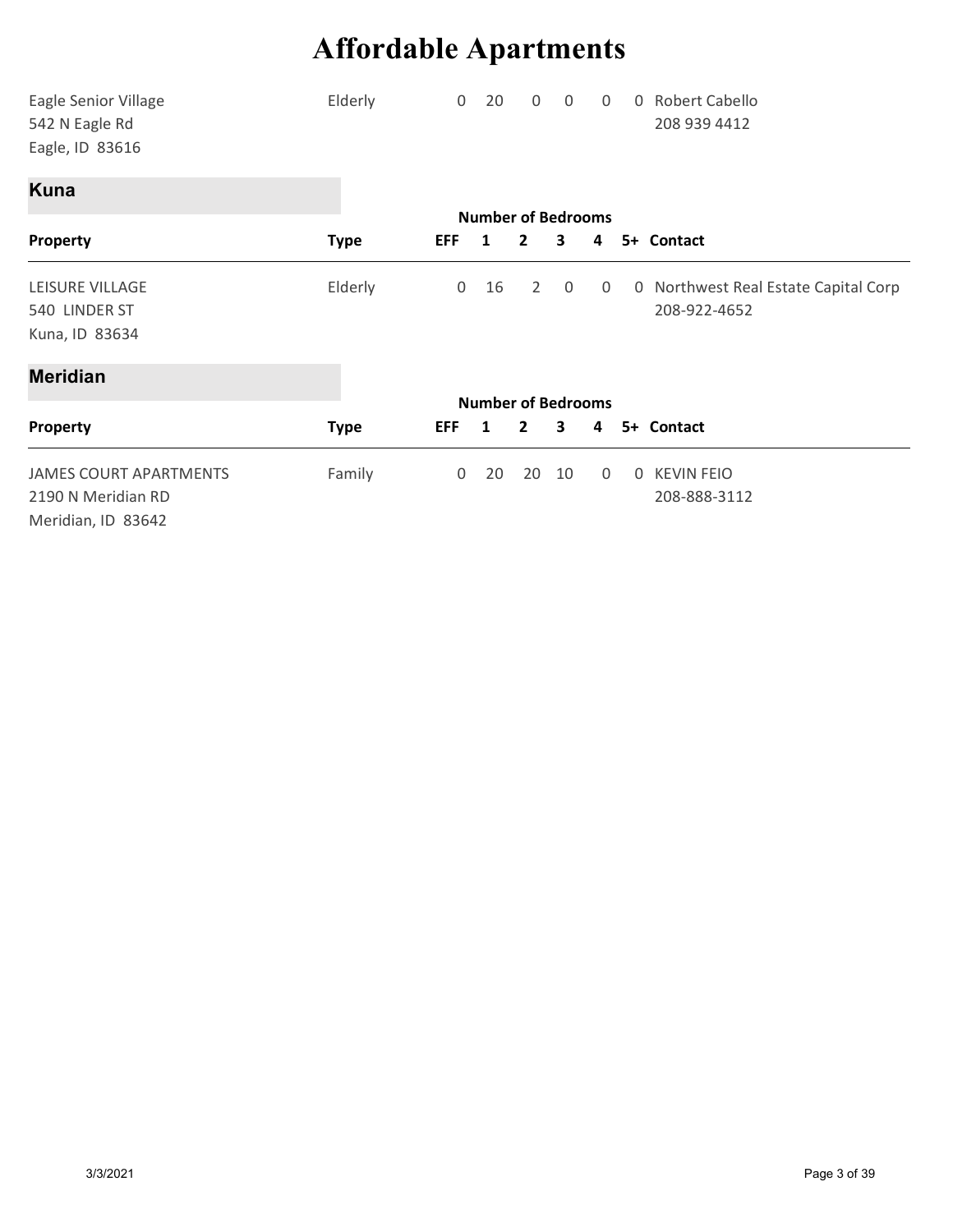## BANNOCK COUNTY

#### Pocatello

| <b>BANNOCK COUNTY</b>                                                  |             |                     |                                           |                |              |                |                                                    |
|------------------------------------------------------------------------|-------------|---------------------|-------------------------------------------|----------------|--------------|----------------|----------------------------------------------------|
| <b>Pocatello</b>                                                       |             |                     |                                           |                |              |                |                                                    |
| Property                                                               | <b>Type</b> | <b>EFF</b>          | <b>Number of Bedrooms</b><br>$\mathbf{1}$ | $\overline{2}$ | 3            | 4              | 5+ Contact                                         |
| EL RANCHO HEIGHTS<br>549 El Rancho Blvd<br>Pocatello, ID 83201         | Family      | $\boldsymbol{0}$    | $\boldsymbol{0}$                          |                | $2 \quad 10$ | 4              | 0 Housing Authority of Pocatello<br>(208) 233-6276 |
| <b>FRANKLIN HEIGHTS</b><br>747 Franklin Avenue<br>Pocatello, ID 83201  | Family      | $\mathbf 0$         | 0                                         | 8              | 8            | 0              | 0 Housing Authority of Pocatello<br>(208) 233-6276 |
| <b>HAWTHORNE TERRACE</b><br>3731 Hawthorne Road<br>Pocatello, ID 83201 | Family      | $\mathsf{O}\xspace$ | $\mathbf 0$                               | 4              | 4            | 0              | 0 Housing Authority of Pocatello<br>(208) 233-6276 |
| <b>INDEPENDENCE HOMES</b><br>409 WILLARD AVE<br>Pocatello, ID 83201    | Elderly     | $\overline{0}$      | 13                                        | 0              | $\mathbf 0$  | 0              | 0 ARC of Bannock County<br>(208) 888-9756          |
| PORTNEUF TOWERS<br>666 W DAY ST<br>Pocatello, ID 83204                 | Elderly     | $\mathsf{O}\xspace$ | 72                                        | $\mathbf 0$    | $\mathbf 0$  | 0              | 0 Housing Authority of Pocatello<br>(208) 233-6276 |
| <b>ST. ANTHONY PLACE</b><br>650 N. 7th Avenue<br>Pocatello, ID 83201   | Elderly     | $\overline{7}$      | 80                                        | $\mathbf{1}$   | $\mathbf 0$  | $\mathbf 0$    | 0 Kaeli Hale<br>(208) 232-1114                     |
| STOCKMAN TERRACE<br>3641 Stockman Rd<br>Pocatello, ID 83204            | Family      | $\mathsf{O}\xspace$ | $\mathsf{O}\xspace$                       | $\overline{2}$ | 4            | $\mathbf{1}$   | 0 Housing Authority of Pocatello<br>(208) 233-6276 |
| <b>SWISHER TERRACE</b><br>1221 Swisher Road<br>Pocatello, ID 83204     | Family      | $\boldsymbol{0}$    | $\mathsf{O}$                              | 4              | 4            | $\overline{0}$ | 0 Housing Authority of Pocatello<br>(208) 233-6276 |
|                                                                        |             |                     |                                           |                |              |                |                                                    |
|                                                                        |             |                     |                                           |                |              |                |                                                    |
| 3/3/2021                                                               |             |                     |                                           |                |              |                | Page 4 of 39                                       |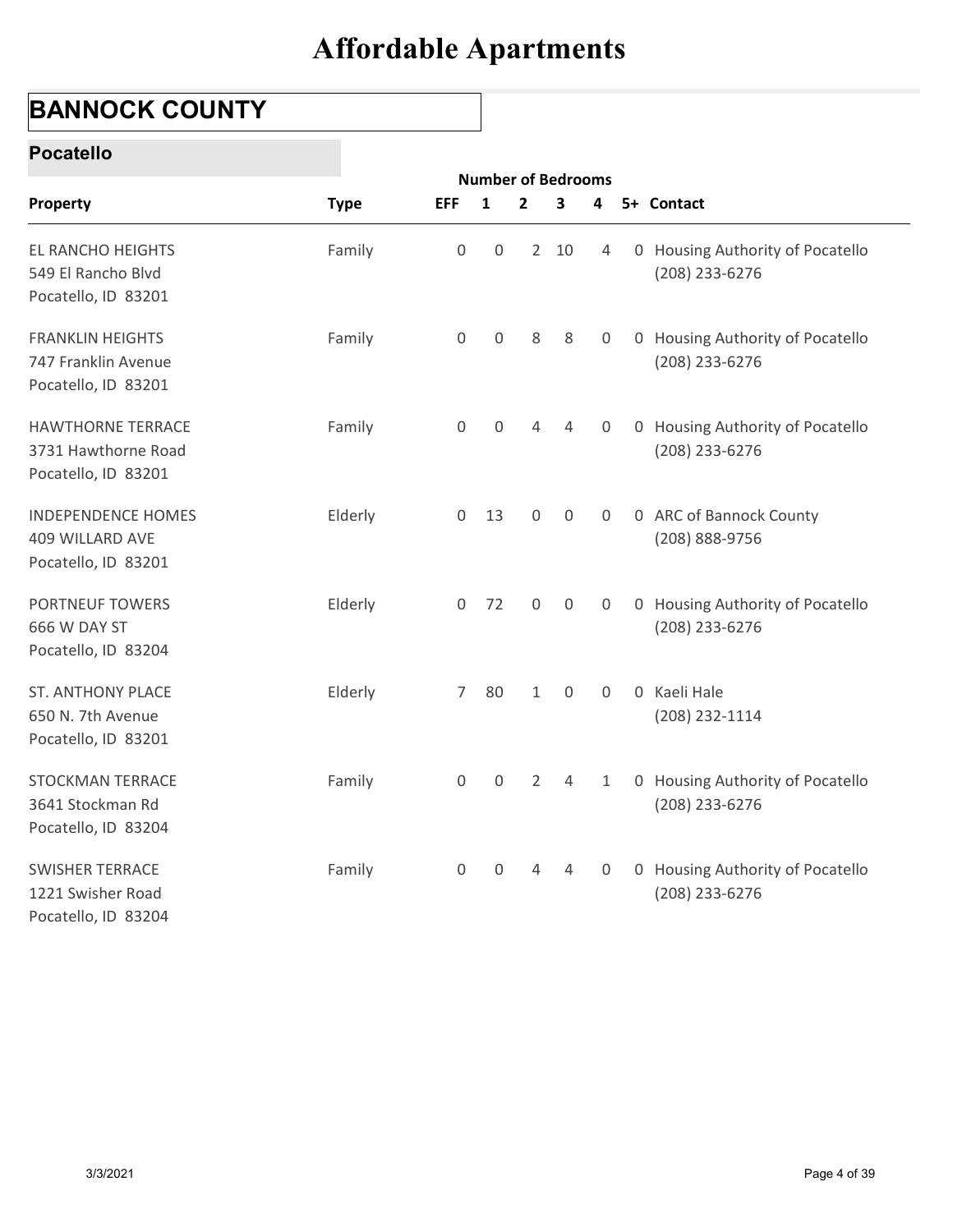## BEAR LAKE COUNTY

#### Montpelier

| <b>BEAR LAKE COUNTY</b> |             |                     |                           |                |             |              |   |                                                        |
|-------------------------|-------------|---------------------|---------------------------|----------------|-------------|--------------|---|--------------------------------------------------------|
| <b>Montpelier</b>       |             |                     |                           |                |             |              |   |                                                        |
|                         |             |                     | <b>Number of Bedrooms</b> |                |             |              |   |                                                        |
| Property                | <b>Type</b> | <b>EFF</b>          | 1                         | $\overline{2}$ |             | 3            | 4 | 5+ Contact                                             |
|                         |             |                     |                           |                |             |              |   | 0 Syringa Property Management Inc.                     |
| ASPENWOOD               |             | $\mathbf 0$         | 36                        |                | $\mathbf 0$ | $\mathbf 0$  | 0 |                                                        |
| 235 S 4TH ST            | Elderly     |                     |                           |                |             |              |   | $(208)$ 336-4610                                       |
| Montpelier, ID 83254    |             |                     |                           |                |             |              |   |                                                        |
| CANDLEWOOD APARTMENTS   | Family      | $\mathsf{O}\xspace$ | $\mathsf{O}\xspace$       |                | 17          | $\mathsf{O}$ | 0 |                                                        |
| 567 N EIGHTH ST         |             |                     |                           |                |             |              |   | 0 Syringa Property Management Inc.<br>$(208)$ 336-4610 |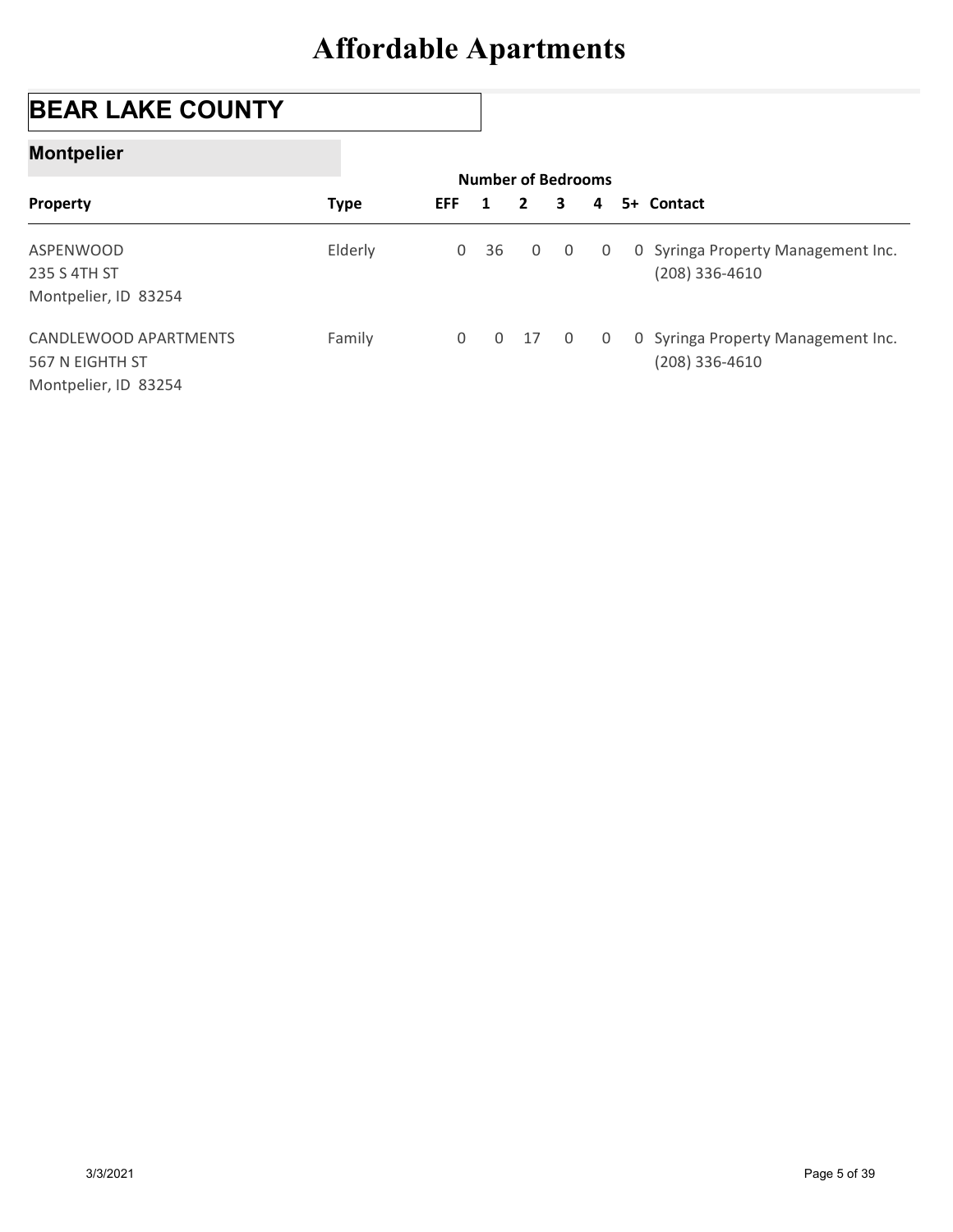## BENEWAH COUNTY

#### Saint Maries

| <b>Affordable Apartments</b><br><b>BENEWAH COUNTY</b><br><b>Saint Maries</b><br><b>Number of Bedrooms</b> |                                                                          |        |             |                |    |   |              |                                              |
|-----------------------------------------------------------------------------------------------------------|--------------------------------------------------------------------------|--------|-------------|----------------|----|---|--------------|----------------------------------------------|
|                                                                                                           |                                                                          |        |             |                |    |   |              |                                              |
|                                                                                                           |                                                                          |        |             |                |    |   |              |                                              |
|                                                                                                           |                                                                          |        |             |                |    |   |              |                                              |
| Property<br><b>EFF</b><br><b>Type</b><br>5+ Contact<br>$\mathbf{2}$<br>3<br>1<br>4                        |                                                                          |        |             |                |    |   |              |                                              |
|                                                                                                           | RIDGEVIEW APARTMENTS<br>1640 Washington Street<br>Saint Maries, ID 83861 | Family | $\mathbf 0$ | $\overline{4}$ | 24 | 6 | $\mathsf{O}$ | 0 Tomlinson & Associates, Inc.<br>2083436438 |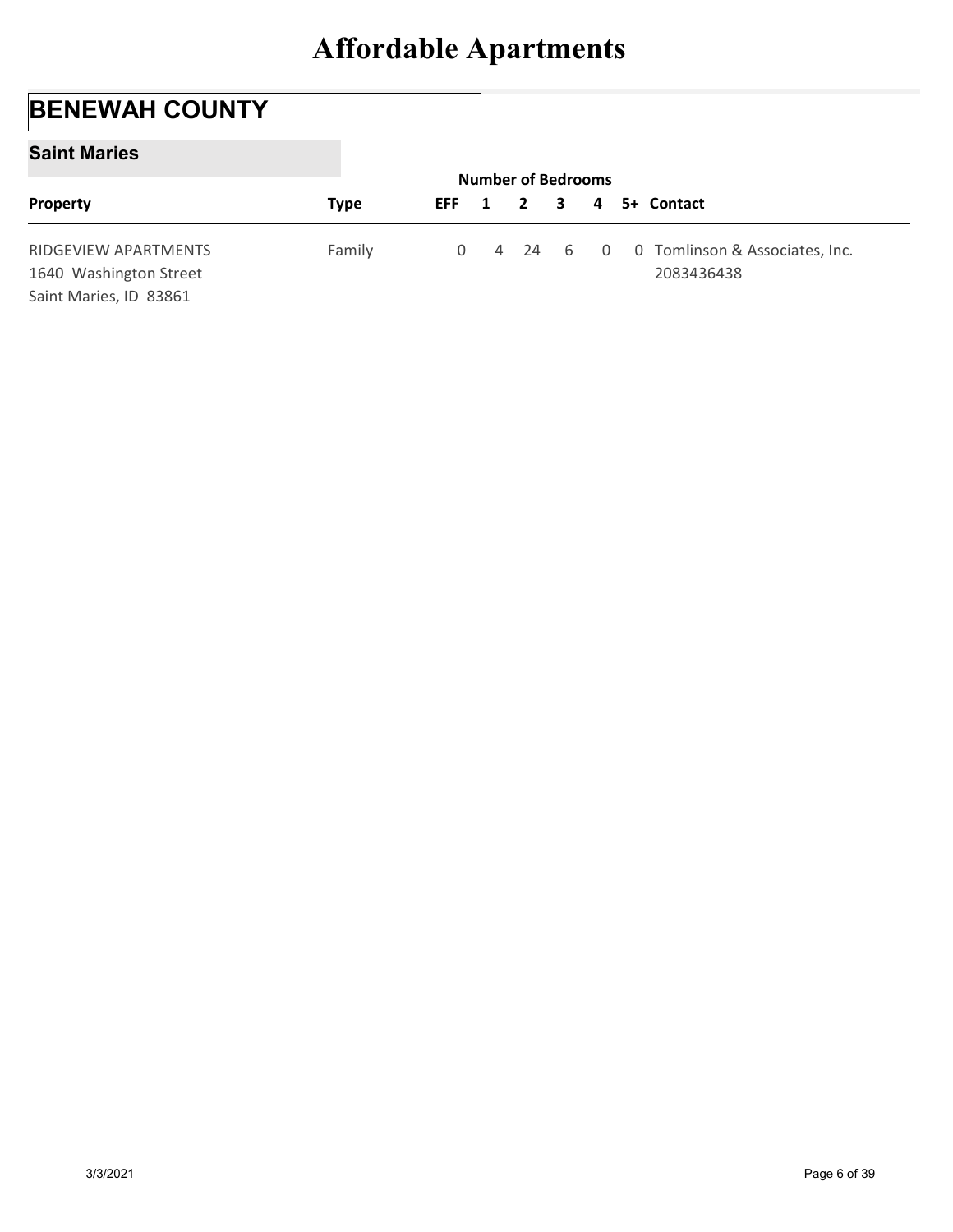## BINGHAM COUNTY

#### Blackfoot

| <b>BINGHAM COUNTY</b>                                                |             |             |                         |                                           |                |                |   |                                       |
|----------------------------------------------------------------------|-------------|-------------|-------------------------|-------------------------------------------|----------------|----------------|---|---------------------------------------|
| <b>Blackfoot</b>                                                     |             |             |                         |                                           |                |                |   |                                       |
| Property                                                             | <b>Type</b> | <b>EFF</b>  | $\overline{\mathbf{1}}$ | <b>Number of Bedrooms</b><br>$\mathbf{2}$ | 3              | 4              |   | 5+ Contact                            |
| <b>BRIARWOOD APARTMENTS</b><br>900 LANSING ST<br>Blackfoot, ID 83221 | Family      | $\mathbf 0$ | 8                       | 24                                        | 8              | 0              | 0 | The Housing Company<br>(208) 331-4890 |
| CEDAR STREET LIVING CENTER<br>280 N CEDAR ST<br>Blackfoot, ID 83221  | Disabled    |             | $0$ 12                  | $\mathsf{O}$                              | $\overline{0}$ | $\overline{0}$ |   | 0 Donna Butler<br>(208) 785-5890      |
| <b>SUNSET MANOR</b><br>106 NE MAIN ST<br>Blackfoot, ID 83221         | Elderly     |             | $0$ 48                  | $\mathsf 0$                               | $\overline{0}$ | $\mathbf 0$    |   | 0 Pam Beus<br>208-785-4714            |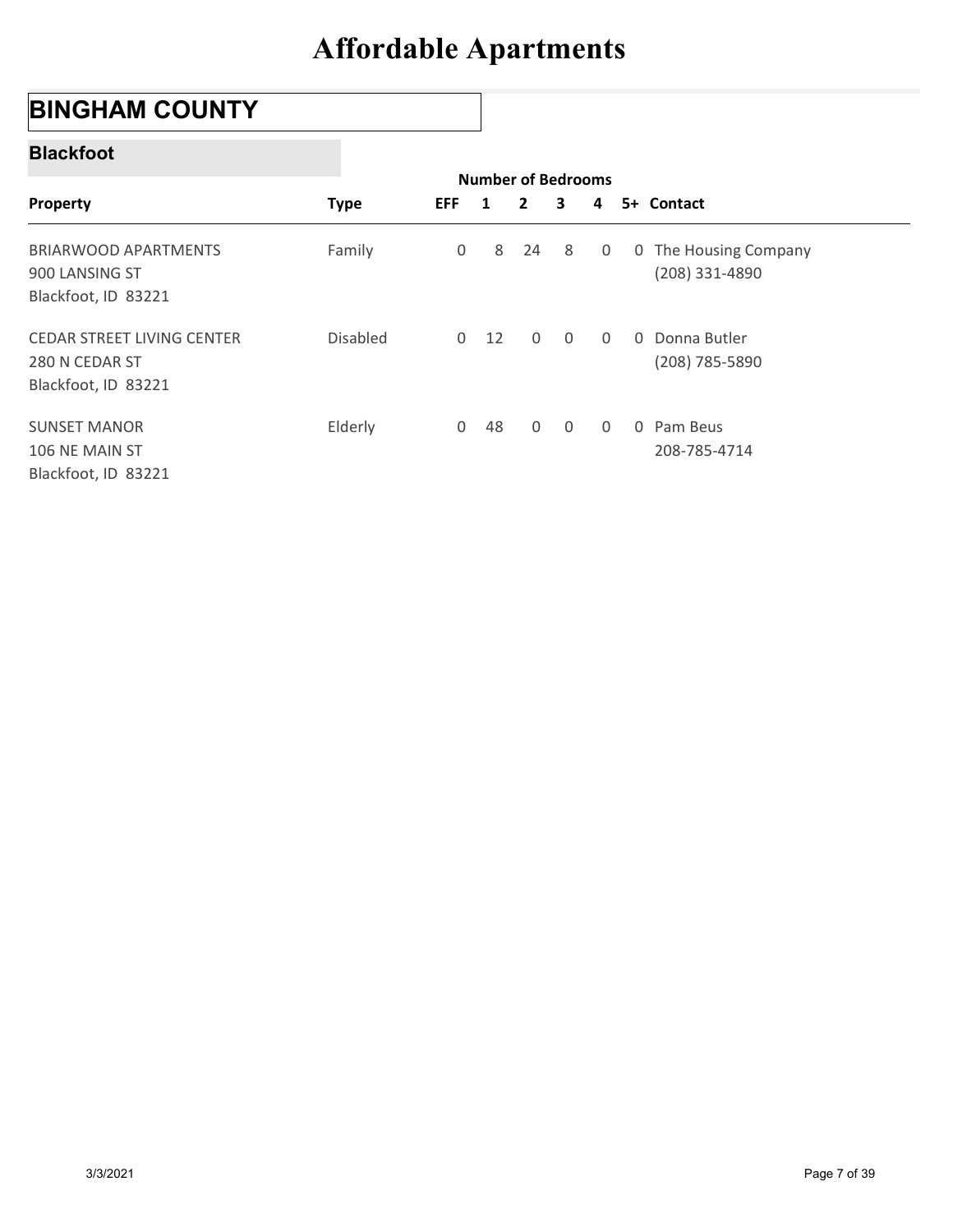## BLAINE COUNTY

### Hailey

|                                                                | <b>Affordable Apartments</b> |             |                                |              |       |                |                                   |  |
|----------------------------------------------------------------|------------------------------|-------------|--------------------------------|--------------|-------|----------------|-----------------------------------|--|
|                                                                |                              |             |                                |              |       |                |                                   |  |
| <b>BLAINE COUNTY</b>                                           |                              |             |                                |              |       |                |                                   |  |
| <b>Hailey</b>                                                  |                              |             |                                |              |       |                |                                   |  |
| Property                                                       | <b>Type</b>                  | <b>EFF</b>  | <b>Number of Bedrooms</b><br>1 | $\mathbf{2}$ | 3     | 4              | 5+ Contact                        |  |
| <b>SNOW MOUNTAIN</b><br>2011 WOODSIDE BLVD<br>Hailey, ID 83333 | Disabled                     | $\mathbf 0$ | $\mathbf 0$                    |              | 30 10 | $\overline{0}$ | 0 Laura Galaviz<br>(208) 788-2395 |  |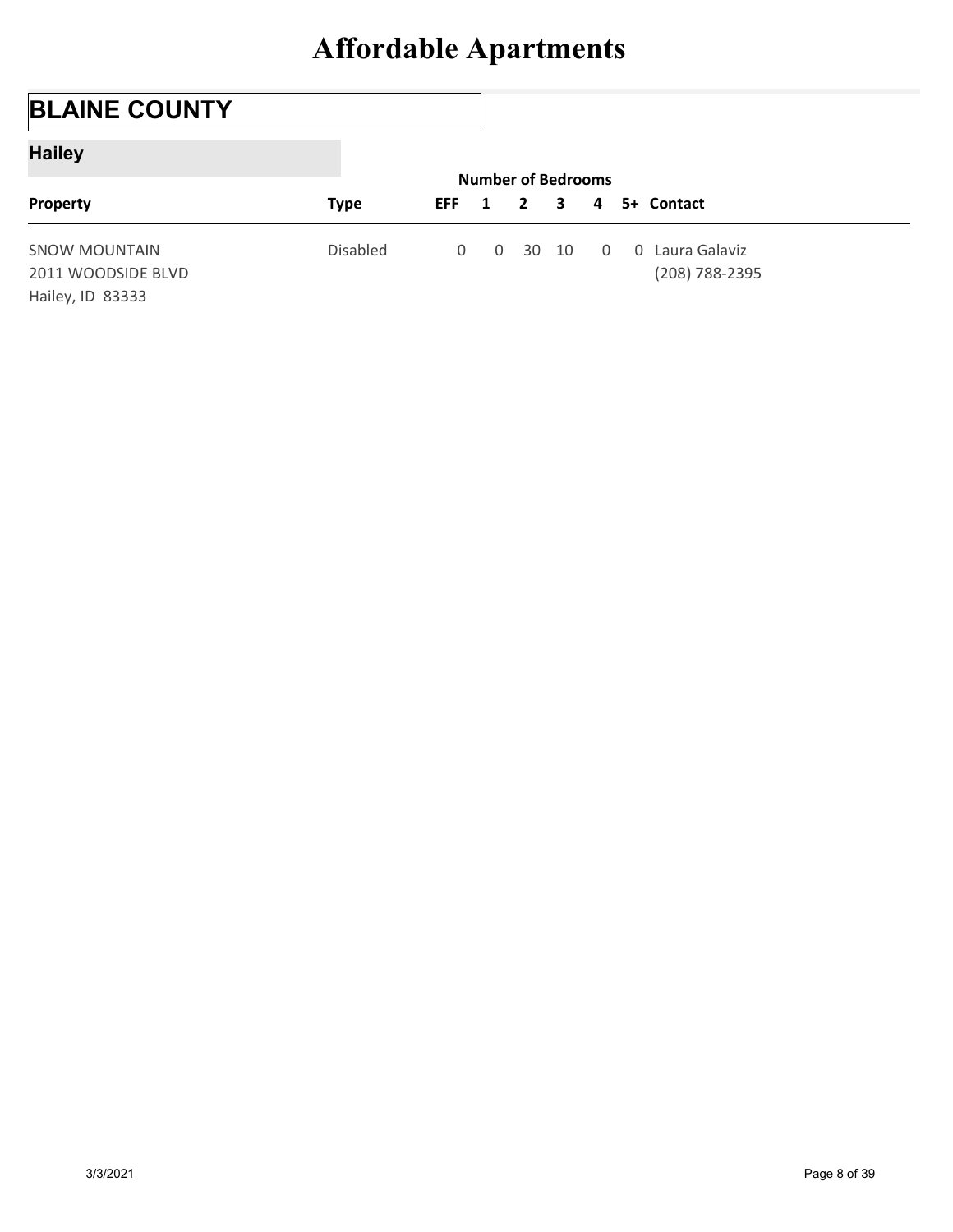## BOISE COUNTY

### Idaho City

|                                                                     | <b>Affordable Apartments</b> |                |                                |              |                |             |                                                      |
|---------------------------------------------------------------------|------------------------------|----------------|--------------------------------|--------------|----------------|-------------|------------------------------------------------------|
|                                                                     |                              |                |                                |              |                |             |                                                      |
| <b>BOISE COUNTY</b>                                                 |                              |                |                                |              |                |             |                                                      |
| <b>Idaho City</b>                                                   |                              |                |                                |              |                |             |                                                      |
| Property                                                            | <b>Type</b>                  | <b>EFF</b>     | <b>Number of Bedrooms</b><br>1 | $\mathbf{2}$ | 3              | 4           | 5+ Contact                                           |
| SHADOW MOUNTAIN APARTMENTS<br>205 W Wall St<br>Idaho City, ID 83631 | Family                       | $\overline{0}$ | $\overline{2}$                 | 8            | $\overline{4}$ | $\mathbf 0$ | 0 Northwest Real Estate Capital Corp<br>208-392-4369 |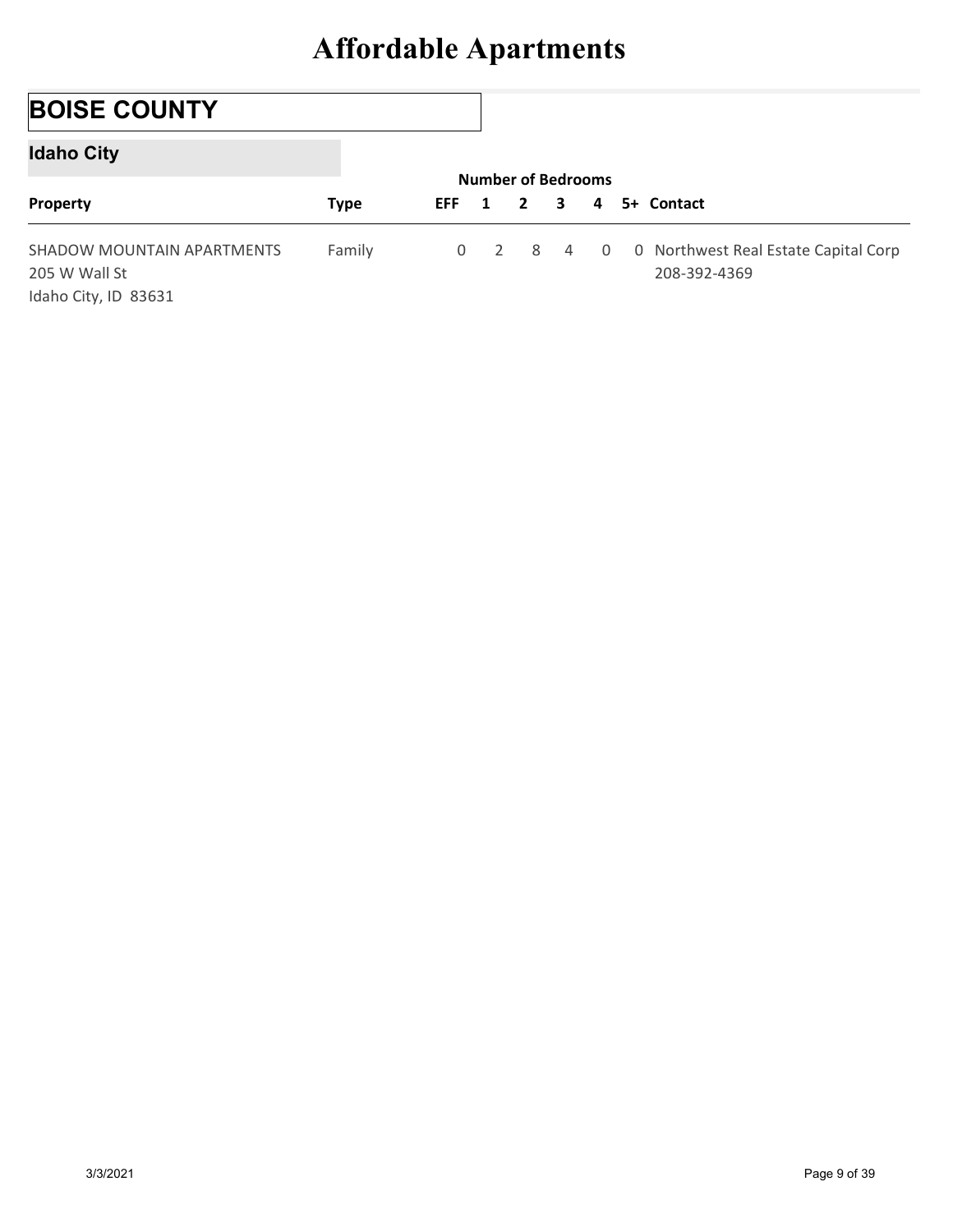## BONNER COUNTY

#### Clark Fork

| <b>BONNER COUNTY</b>                                                      |             |                |                                 |                |                |   |                                               |
|---------------------------------------------------------------------------|-------------|----------------|---------------------------------|----------------|----------------|---|-----------------------------------------------|
| <b>Clark Fork</b>                                                         |             |                |                                 |                |                |   |                                               |
| Property                                                                  | <b>Type</b> | <b>EFF</b>     | <b>Number of Bedrooms</b><br>1  | $\overline{2}$ | 3              | 4 | 5+ Contact                                    |
| LIGHTNING CREEK APARTMENTS<br>120 WEST TENTH ST<br>Clark Fork, ID 83811   | Elderly     | $\overline{0}$ | 16                              | 0              | $\overline{0}$ | 0 | <b>0 ST VINCENT DE PAUL</b><br>(208) 664-3095 |
| <b>Priest River</b>                                                       |             |                |                                 |                |                |   |                                               |
| Property                                                                  | <b>Type</b> | <b>EFF</b>     | <b>Number of Bedrooms</b><br>-1 | $\mathbf{2}$   | 3              | 4 | 5+ Contact                                    |
| RIVERWOOD APARTMENTS<br>915 Jackson Ave<br>Priest River, ID 83856         | Family      | 0              | 5                               | 14             | 5              | 0 | 0 The Housing Company<br>(208) 331-4890       |
| <b>Sandpoint</b>                                                          |             |                |                                 |                |                |   |                                               |
| Property                                                                  | <b>Type</b> | EFF 1          | <b>Number of Bedrooms</b>       | $\overline{2}$ | $\mathbf{3}$   | 4 | 5+ Contact                                    |
| <b>BRISTLECONE APARTMENTS</b><br>1510 WEST PINE ST<br>Sandpoint, ID 83864 | Family      | $\mathsf{O}$   | 6                               | 18             | 6              | 0 | 0 The Housing Company<br>(208) 331-4890       |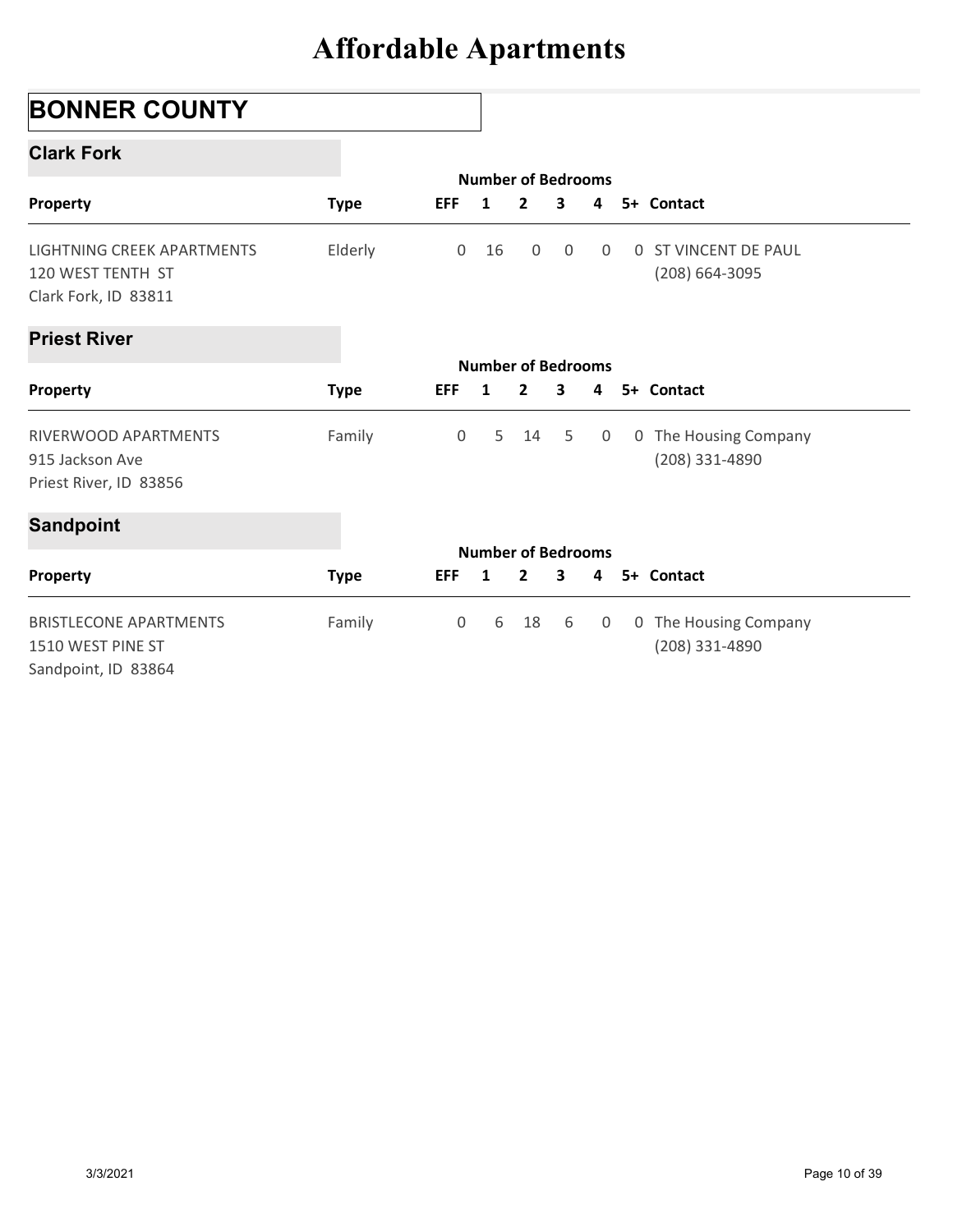## BONNEVILLE COUNTY

#### Idaho Falls

| <b>BONNEVILLE COUNTY</b>                                                       |             |                     |                                |              |             |                |   |                                                          |
|--------------------------------------------------------------------------------|-------------|---------------------|--------------------------------|--------------|-------------|----------------|---|----------------------------------------------------------|
| <b>Idaho Falls</b>                                                             |             |                     |                                |              |             |                |   |                                                          |
| Property                                                                       | <b>Type</b> | <b>EFF</b>          | <b>Number of Bedrooms</b><br>1 | $\mathbf{2}$ | 3           | 4              |   | 5+ Contact                                               |
| <b>Mountain Falls Apartments</b><br>1275 S WOODRUFF<br>Idaho Falls, ID 83404   | Elderly     | $\mathsf{O}$        | 27                             | 0            | $\mathbf 0$ | $\overline{0}$ | 0 | Steven Holverson<br>(208) 524-9910                       |
| Mountain Falls II<br>1275 S. Woodruff<br>Idaho Falls, ID 83404                 | Elderly     | $\overline{0}$      | 22                             | $\mathsf{O}$ | $\mathbf 0$ | $\overline{0}$ |   | 0 Steven Holverson<br>(208) 524-9910                     |
| RIVERSIDE SENIOR HOUSING<br>450 J St<br>Idaho Falls, ID 83402                  | Elderly     | $\mathsf{O}$        | 40                             | 0            | 0           | 0              |   | 0 Roxana Curtis<br>208-387-7808                          |
| SANDCREEK APARTMENTS<br>1250 Ashment Ave, Unit E08<br>Idaho Falls, ID 83404    | Elderly     | $\overline{0}$      |                                | 32 16 24     |             | $\overline{0}$ |   | 0 Jayme Merkling<br>$(208) 664 - 5081$                   |
| SATURN APARTMENTS<br>740-1 SATURN AVE<br>Idaho Falls, ID 83402                 | Family      | $\mathsf{O}\xspace$ | 8                              | 22           | 8           | 0              |   | 0 Tomlinson & Associates, Inc.<br>2083436438             |
| TETON VIEW SENIOR HOUSING<br>1550-A Teton View Lane<br>Idaho Falls, ID 83402   | Elderly     | $\mathsf{O}$        | 36                             | $\mathsf{O}$ | $\mathbf 0$ | 0              |   | 0 Eastern Idaho Community Action Par<br>(208) 522-5391   |
| <b>Transitional Living Center</b><br>725 Lomax Street<br>Idaho Falls, ID 83401 | Disabled    | $\overline{0}$      | 10                             | 0            | $\mathbf 0$ | 0              |   | 0 Northwest Real Estate Capital Corp<br>$(208)$ 523-4102 |
| WILLOWTREE APARTMENTS<br>194 S Adam LANE<br>Idaho Falls, ID 83406              | Family      | $\mathsf{O}$        | $\mathbf 0$                    | 24           | 4           | $\overline{0}$ |   | 0 Jayme Merkling<br>208-664-5081                         |
|                                                                                |             |                     |                                |              |             |                |   |                                                          |
|                                                                                |             |                     |                                |              |             |                |   |                                                          |
|                                                                                |             |                     |                                |              |             |                |   |                                                          |
| 3/3/2021                                                                       |             |                     |                                |              |             |                |   | Page 11 of 39                                            |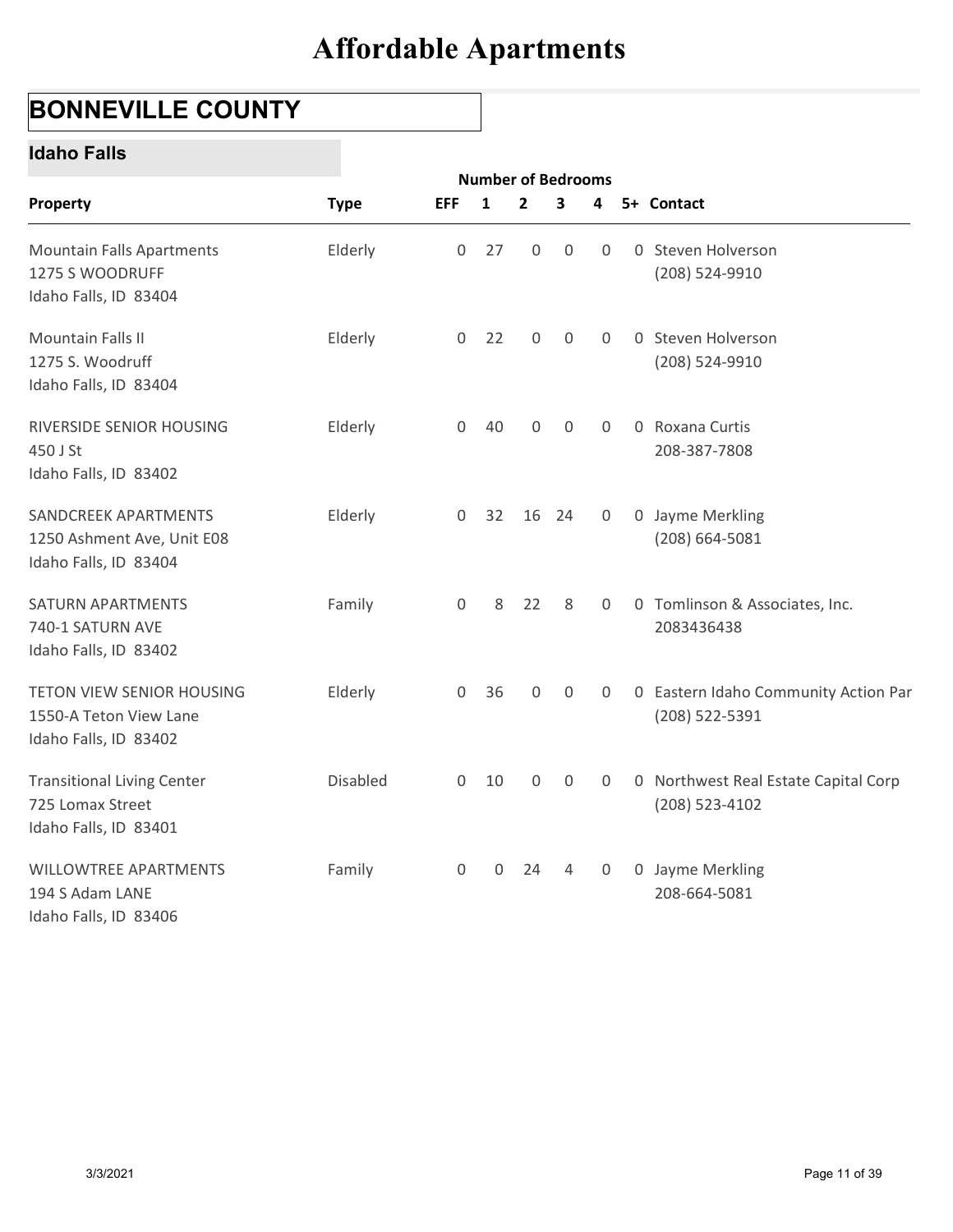## BOUNDARY COUNTY

#### Bonners Ferry

|                                                                               | <b>Affordable Apartments</b> |             |             |                                           |   |             |                            |  |
|-------------------------------------------------------------------------------|------------------------------|-------------|-------------|-------------------------------------------|---|-------------|----------------------------|--|
|                                                                               |                              |             |             |                                           |   |             |                            |  |
| <b>BOUNDARY COUNTY</b>                                                        |                              |             |             |                                           |   |             |                            |  |
| <b>Bonners Ferry</b>                                                          |                              |             |             |                                           |   |             |                            |  |
| Property                                                                      | <b>Type</b>                  | <b>EFF</b>  | 1           | <b>Number of Bedrooms</b><br>$\mathbf{2}$ | 3 | 4           | 5+ Contact                 |  |
| <b>BONNERS FERRY APARTMENTS</b><br>422 AUGUSTA AVE<br>Bonners Ferry, ID 83805 | Family                       | $\mathbf 0$ | $\mathbf 0$ | 12                                        | 6 | $\mathbf 0$ | 0 Tom Bass<br>909-331-0442 |  |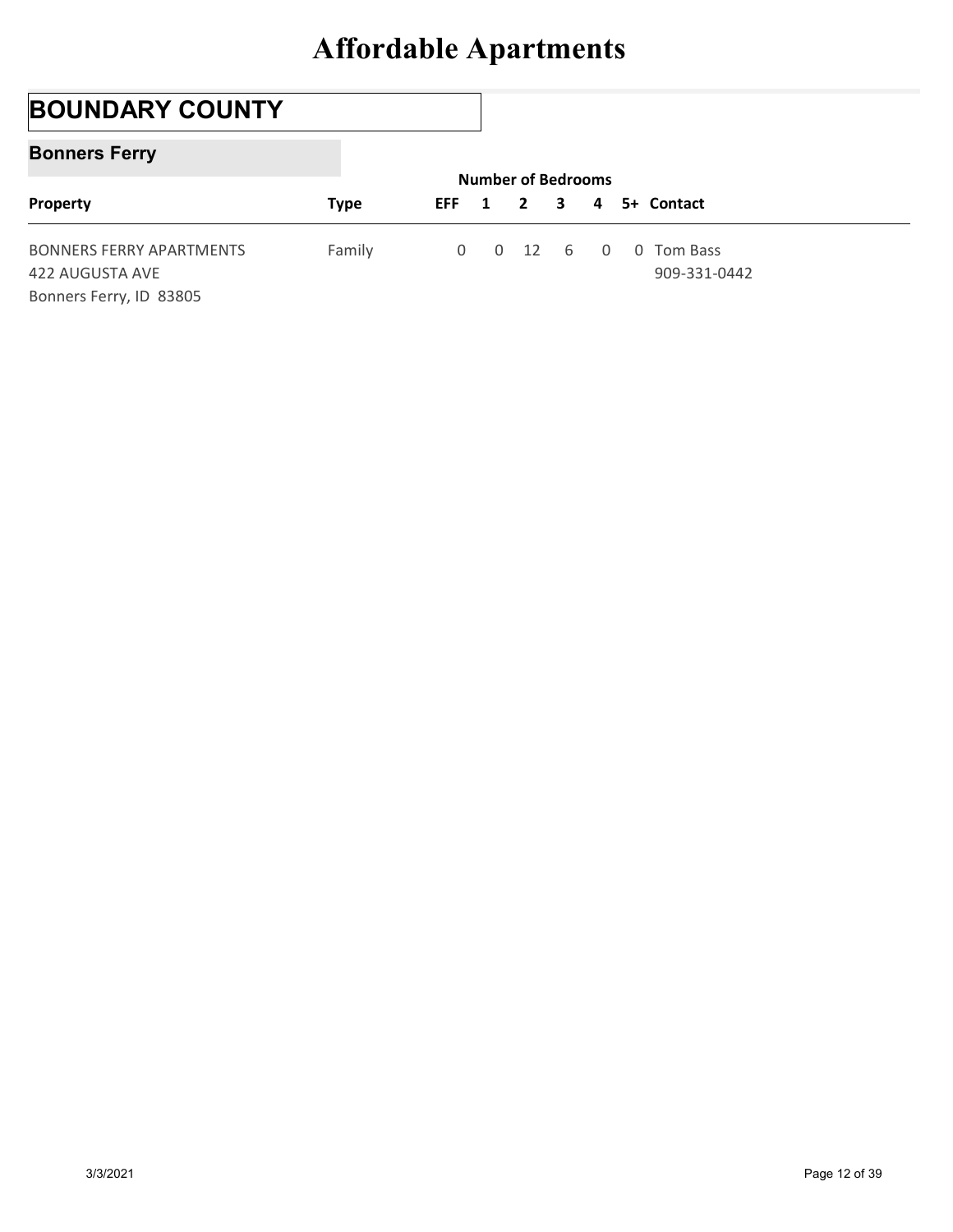## CANYON COUNTY

#### Caldwell

| <b>CANYON COUNTY</b>                                                     |             |                     |              |                                |                |                |   |                                |
|--------------------------------------------------------------------------|-------------|---------------------|--------------|--------------------------------|----------------|----------------|---|--------------------------------|
| <b>Caldwell</b>                                                          |             |                     |              |                                |                |                |   |                                |
| Property                                                                 | <b>Type</b> | <b>EFF</b>          | 1            | <b>Number of Bedrooms</b><br>2 | 3              | 4              |   | 5+ Contact                     |
|                                                                          |             |                     |              |                                |                |                |   |                                |
| <b>COLLEGE PARK APARTMENTS</b><br>2000 COLLEGE AVE<br>Caldwell, ID 83605 | Family      | 0                   | 0            | 18                             | $\mathbf 0$    | 0              | 0 | Elvira Poteri<br>208-454-8120  |
| Columbia Gardens                                                         | Disabled    | $\mathbf 0$         | 8            | 8                              | $\overline{2}$ | $\mathbf 0$    |   | 0 Shannon Vick                 |
| 1215 N. 1st Ave<br>Caldwell, ID 83605                                    |             |                     |              |                                |                |                |   | 208-649-1522                   |
| <b>FRIENDSHIP MANOR I</b>                                                | Elderly     | 7 <sup>7</sup>      | 22           | 0                              | $\mathbf 0$    | 0              |   | 0 Tomlinson & Associates, Inc. |
| 322 W Logan ST<br>Caldwell, ID 83605                                     |             |                     |              |                                |                |                |   | 2083436438                     |
| Friendship Manor II                                                      | Elderly     | $\mathbf 0$         | 39           | 0                              | $\mathbf 0$    | 0              |   | 0 Tomlinson & Associates, Inc. |
| 324 W. LOGAN<br>Caldwell, ID 83605                                       |             |                     |              |                                |                |                |   | 2083436438                     |
| <b>Greystone Court Apartments</b>                                        | Family      | $\mathsf{O}\xspace$ | $\mathbf 0$  |                                | 27 13          | $\overline{0}$ |   | 0 ANGIE FERGUISON              |
| 2812 S MONTANA ST<br>Caldwell, ID 83605                                  |             |                     |              |                                |                |                |   | (208) 343-8877 x. 207          |
| <b>HAZEL PARK</b>                                                        | Elderly     |                     | $0$ 40       | $\mathsf{O}\xspace$            | $\overline{0}$ | 0              |   | 0 The Housing Company          |
| 211 E HAZEL ST<br>Caldwell, ID 83605                                     |             |                     |              |                                |                |                |   | (208) 331-4890                 |
| <b>Nampa</b>                                                             |             |                     |              | <b>Number of Bedrooms</b>      |                |                |   |                                |
| Property                                                                 | <b>Type</b> | <b>EFF</b>          | $\mathbf{1}$ | $\mathbf{2}$                   | 3              | 4              |   | 5+ Contact                     |
| <b>LANDMARK TOWERS</b>                                                   | Elderly     | $\overline{0}$      | 40           | $\mathsf{O}\xspace$            | $\mathbf 0$    | 0              |   | 0 Dean Sells                   |
| 111 15TH AVE S                                                           |             |                     |              |                                |                |                |   | 208-466-1918                   |
| Nampa, ID 83651                                                          |             |                     |              |                                |                |                |   |                                |
| <b>OAKHAVEN</b><br>115 OGDEN AVE                                         | Elderly     | $\mathbf 0$         | 34           | $\boldsymbol{0}$               | $\overline{0}$ | $\overline{0}$ |   | 0 DEAN SELLS<br>208-465-7200   |
|                                                                          |             |                     |              |                                |                |                |   |                                |

#### Nampa

| <b>Greystone Court Apartments</b><br>2812 S MONTANA ST<br>Caldwell, ID 83605 | Family      | $\mathsf{O}$        | $\mathbf 0$               |                | 27 13          | $\Omega$       |  | 0 ANGIE FERGUISON<br>(208) 343-8877 x. 207 |
|------------------------------------------------------------------------------|-------------|---------------------|---------------------------|----------------|----------------|----------------|--|--------------------------------------------|
| <b>HAZEL PARK</b><br>211 E HAZEL ST<br>Caldwell, ID 83605                    | Elderly     | $\mathsf{O}$        | 40                        | $\mathsf{O}$   | $\overline{0}$ | 0              |  | 0 The Housing Company<br>(208) 331-4890    |
| <b>Nampa</b>                                                                 |             |                     |                           |                |                |                |  |                                            |
|                                                                              |             |                     | <b>Number of Bedrooms</b> |                |                |                |  |                                            |
| Property                                                                     | <b>Type</b> | <b>EFF</b>          | $\mathbf{1}$              | $\overline{2}$ | 3              | 4              |  | 5+ Contact                                 |
| <b>LANDMARK TOWERS</b><br>111 15TH AVE S<br>Nampa, ID 83651                  | Elderly     | $\overline{0}$      | 40                        | $\mathbf 0$    | $\mathbf 0$    | $\mathbf 0$    |  | 0 Dean Sells<br>208-466-1918               |
| <b>OAKHAVEN</b><br>115 OGDEN AVE<br>Nampa, ID 83651                          | Elderly     | $\mathsf{O}$        | 34                        | $\mathbf 0$    | $\overline{0}$ | $\overline{0}$ |  | 0 DEAN SELLS<br>208-465-7200               |
| SUNNYRIDGE VILLAGE<br>1717 SUNNYRIDGE RD<br>Nampa, ID 83686                  | Family      | $\mathsf{O}\xspace$ | $\mathbf 0$               |                | 28 28          | $\overline{0}$ |  | 0 Wendell Martin<br>(208) 947-7037         |
| 3/3/2021                                                                     |             |                     |                           |                |                |                |  | Page 13 of 39                              |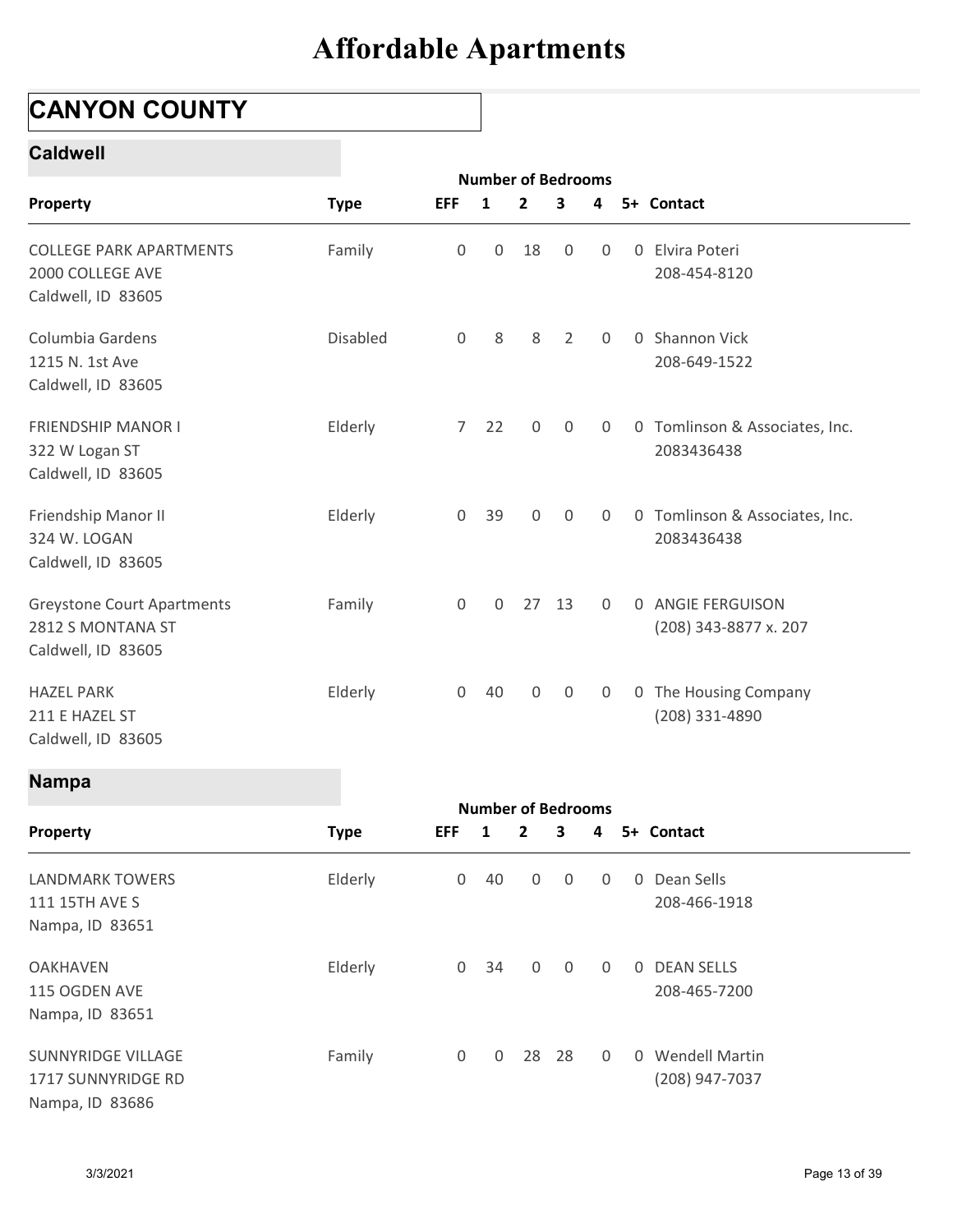**Supervalue distribution Apartments**<br>Elderly 0 27 0 0 0 0 Tomlinson & Associates, Inc.<br>2083436438 2083436438

VAN ENGELEN 1307 1st ST S. Nampa, ID 83651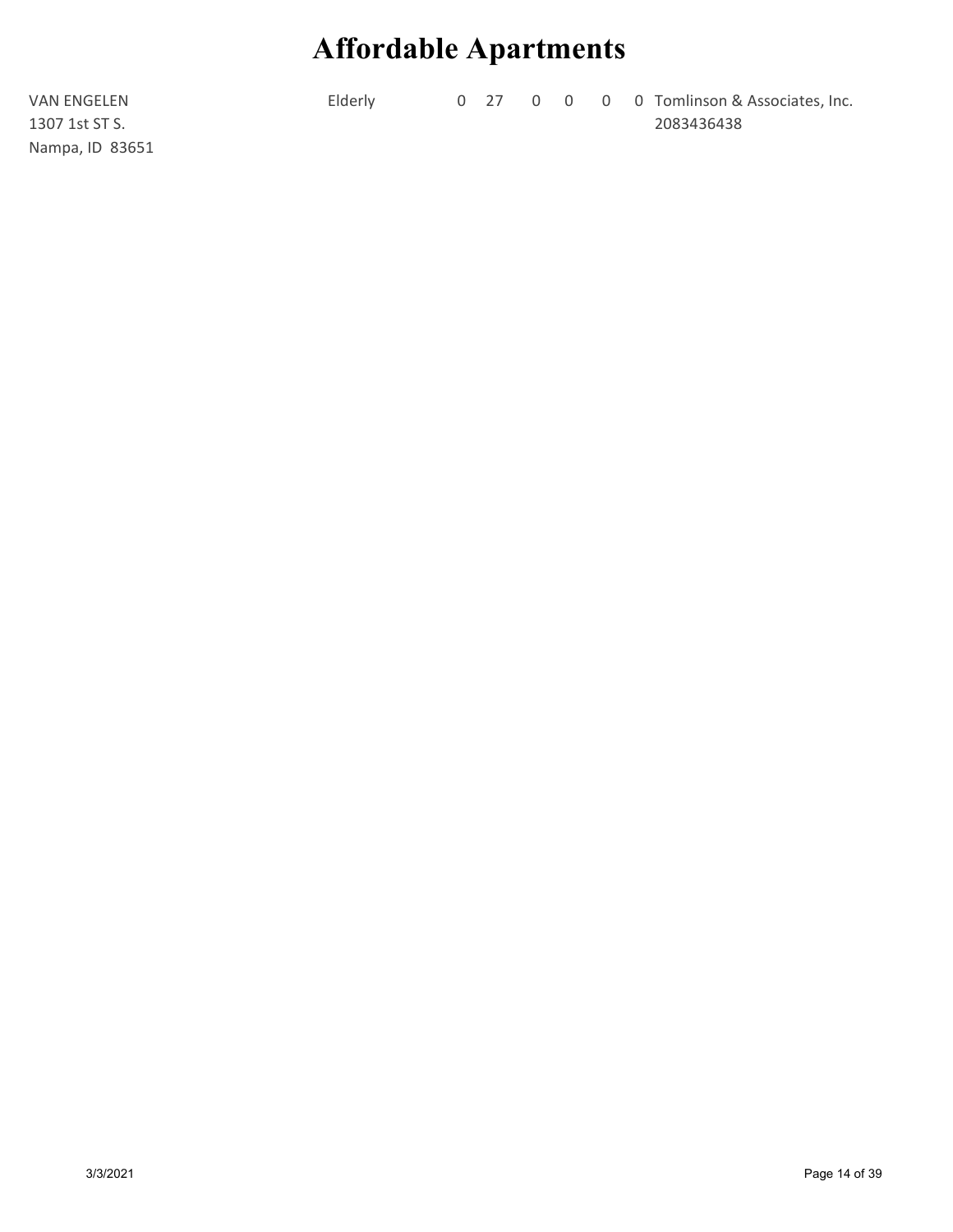## CARIBOU COUNTY

### Soda Springs

|                                                                           | <b>Affordable Apartments</b> |            |                 |                                           |                |              |                        |          |
|---------------------------------------------------------------------------|------------------------------|------------|-----------------|-------------------------------------------|----------------|--------------|------------------------|----------|
|                                                                           |                              |            |                 |                                           |                |              |                        |          |
| <b>CARIBOU COUNTY</b>                                                     |                              |            |                 |                                           |                |              |                        |          |
| <b>Soda Springs</b>                                                       |                              |            |                 |                                           |                |              |                        |          |
| Property                                                                  | <b>Type</b>                  | <b>EFF</b> | 1               | <b>Number of Bedrooms</b><br>$\mathbf{2}$ | 3              | 4            | 5+ Contact             |          |
| FOUNTAIN TERRACE APARTMENTS<br>351 S FIRST ST W<br>Soda Springs, ID 83276 | Elderly                      |            | 0 <sup>32</sup> | $\mathbf 0$                               | $\overline{0}$ | $\mathsf{O}$ | 0 Adam<br>208-528-0612 | Cromwell |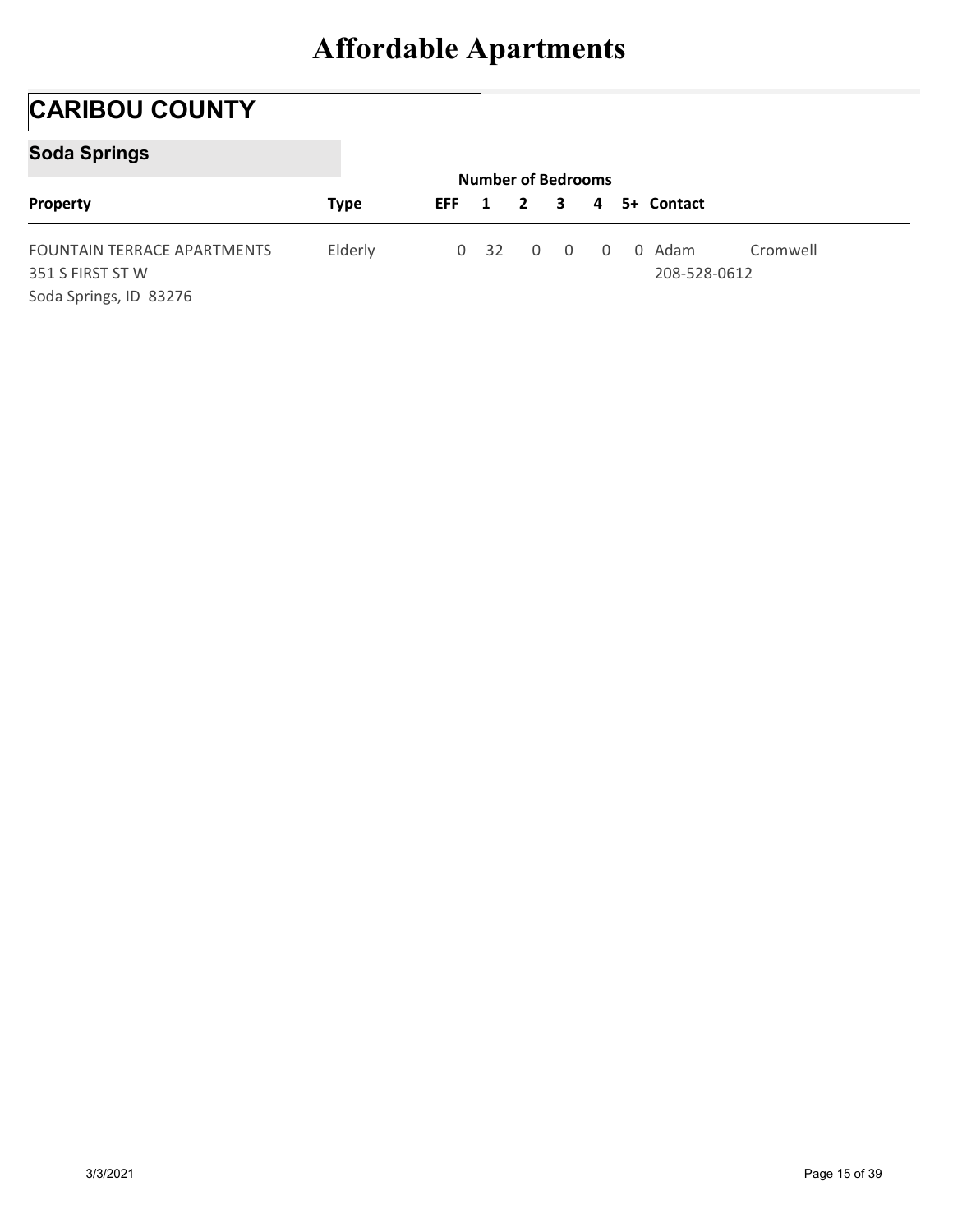## CASSIA COUNTY

### Burley

| <b>CASSIA COUNTY</b>      |             |            |              |              |                           |             |              |                                      |
|---------------------------|-------------|------------|--------------|--------------|---------------------------|-------------|--------------|--------------------------------------|
| <b>Burley</b>             |             |            |              |              |                           |             |              |                                      |
|                           |             |            |              |              | <b>Number of Bedrooms</b> |             |              |                                      |
| Property                  | <b>Type</b> | <b>EFF</b> |              | 1            | $\mathbf{2}$              | 3           | 4            | 5+ Contact                           |
|                           |             |            |              |              |                           |             |              |                                      |
| <b>RICHLIN TOWNHOUSES</b> | Family      |            | $\mathsf{O}$ | $\mathsf{O}$ | 16                        | $\mathbf 0$ | $\mathbf 0$  |                                      |
| 727-1 W 13TH ST           |             |            |              |              |                           |             |              | 208-678-6048                         |
| Burley, ID 83318          |             |            |              |              |                           |             |              | 0 Northwest Real Estate Capital Corp |
| Syringa Plaza             | Elderly     |            |              | $0$ 40       | $\mathbf 0$               | $\mathbf 0$ | $\mathsf{O}$ | 0 Kimberly Walton                    |
| 626 ELBA AVE              |             |            |              |              |                           |             |              | 208-677-4204                         |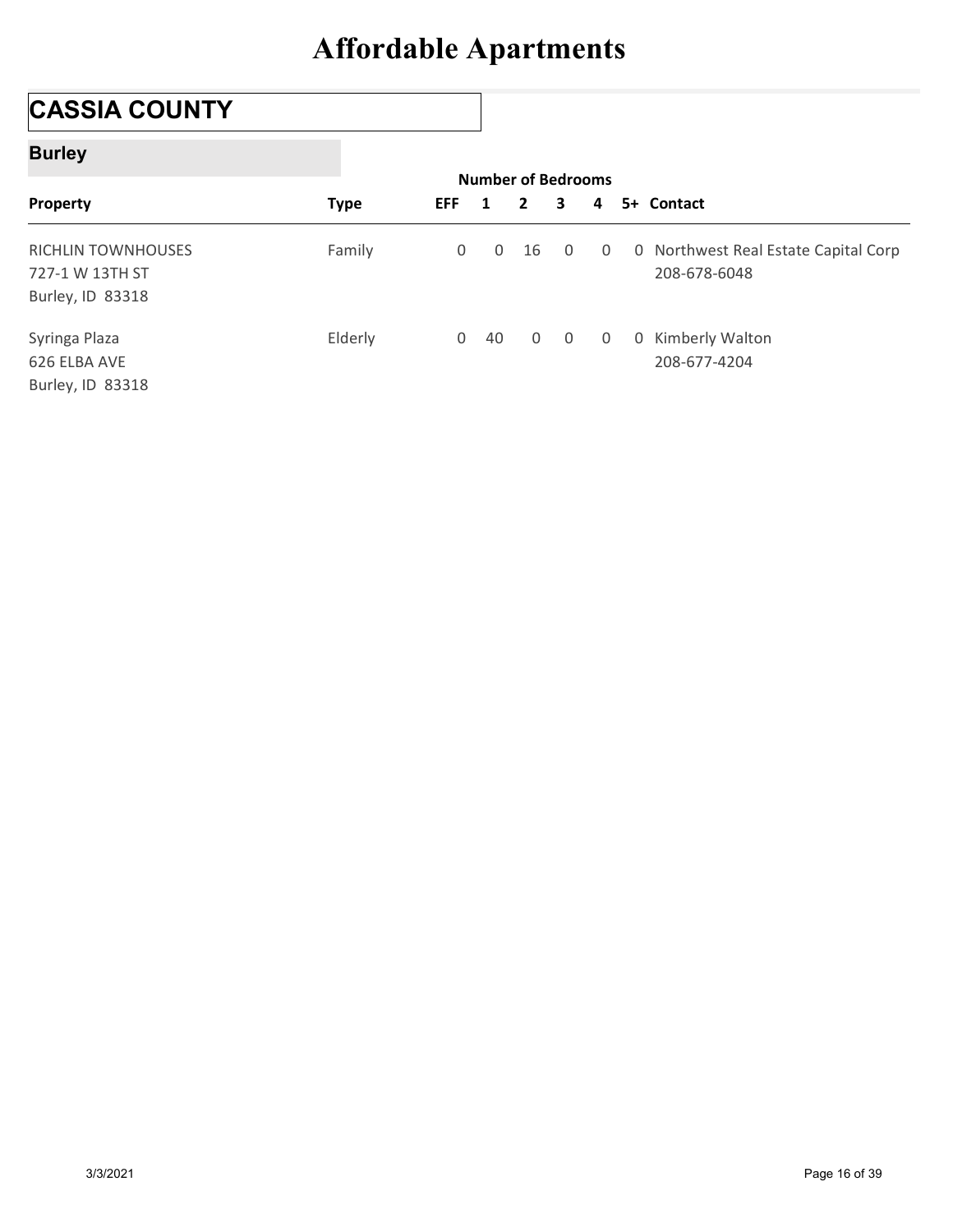## ELMORE COUNTY

### Glenns Ferry

|                           | <b>Affordable Apartments</b> |              |                    |                           |   |                |                                       |
|---------------------------|------------------------------|--------------|--------------------|---------------------------|---|----------------|---------------------------------------|
| <b>ELMORE COUNTY</b>      |                              |              |                    |                           |   |                |                                       |
| <b>Glenns Ferry</b>       |                              |              |                    |                           |   |                |                                       |
|                           |                              |              |                    | <b>Number of Bedrooms</b> |   |                |                                       |
| Property                  | <b>Type</b>                  | <b>EFF</b>   | 1                  | $\mathbf{2}$              | 3 | 4              | 5+ Contact                            |
| <b>AMSTUTZ APARTMENTS</b> | Elderly                      | $\mathsf{O}$ | 12                 | $\mathbf 0$               | 0 | $\overline{0}$ | 0 Amstutz Associates, an Idaho Genera |
| 392 S Ada St              |                              |              |                    |                           |   |                | 208-353-7453                          |
| Glenns Ferry, ID 83623    |                              |              |                    |                           |   |                |                                       |
| <b>Mountain Home</b>      |                              |              |                    |                           |   |                |                                       |
|                           |                              |              | Number of Redrooms |                           |   |                |                                       |

#### Mountain Home

|                                                                     | <b>Allordable Apartments</b> |            |                         |                                             |                |                |                                                       |
|---------------------------------------------------------------------|------------------------------|------------|-------------------------|---------------------------------------------|----------------|----------------|-------------------------------------------------------|
| <b>ELMORE COUNTY</b>                                                |                              |            |                         |                                             |                |                |                                                       |
| <b>Glenns Ferry</b>                                                 |                              |            |                         |                                             |                |                |                                                       |
|                                                                     |                              | EFF        | $\overline{\mathbf{1}}$ | <b>Number of Bedrooms</b><br>$\overline{2}$ | 3              | 4              | 5+ Contact                                            |
| Property                                                            | <b>Type</b>                  |            |                         |                                             |                |                |                                                       |
| <b>AMSTUTZ APARTMENTS</b><br>392 S Ada St<br>Glenns Ferry, ID 83623 | Elderly                      | 0          | 12                      | 0                                           | 0              | 0              | 0 Amstutz Associates, an Idaho Genera<br>208-353-7453 |
| <b>Mountain Home</b>                                                |                              |            |                         |                                             |                |                |                                                       |
|                                                                     |                              |            |                         | <b>Number of Bedrooms</b>                   |                |                |                                                       |
| Property                                                            | <b>Type</b>                  | <b>EFF</b> | $\mathbf{1}$            | $\mathbf{2}$                                | 3              | 4              | 5+ Contact                                            |
| DAY MEADOWS<br>445 N Haskett St                                     | Family                       | 0          | 12                      | 24                                          | 8              | $\Omega$       | 0 Jenee Mcclain-Bankhe<br>(216) 472-1870 ex. 115      |
| Mountain Home, ID 83647                                             |                              |            |                         |                                             |                |                |                                                       |
| <b>SUNSET MANOR V</b>                                               | Elderly                      |            | $0$ 12                  | $\overline{4}$                              | $\overline{0}$ | $\overline{0}$ | 0 Tomlinson & Associates, Inc.                        |
| 835 N THIRD AVE E                                                   |                              |            |                         |                                             |                |                | 2083436438                                            |
| Mountain Home, ID 83647                                             |                              |            |                         |                                             |                |                |                                                       |
|                                                                     |                              |            |                         |                                             |                |                |                                                       |
|                                                                     |                              |            |                         |                                             |                |                |                                                       |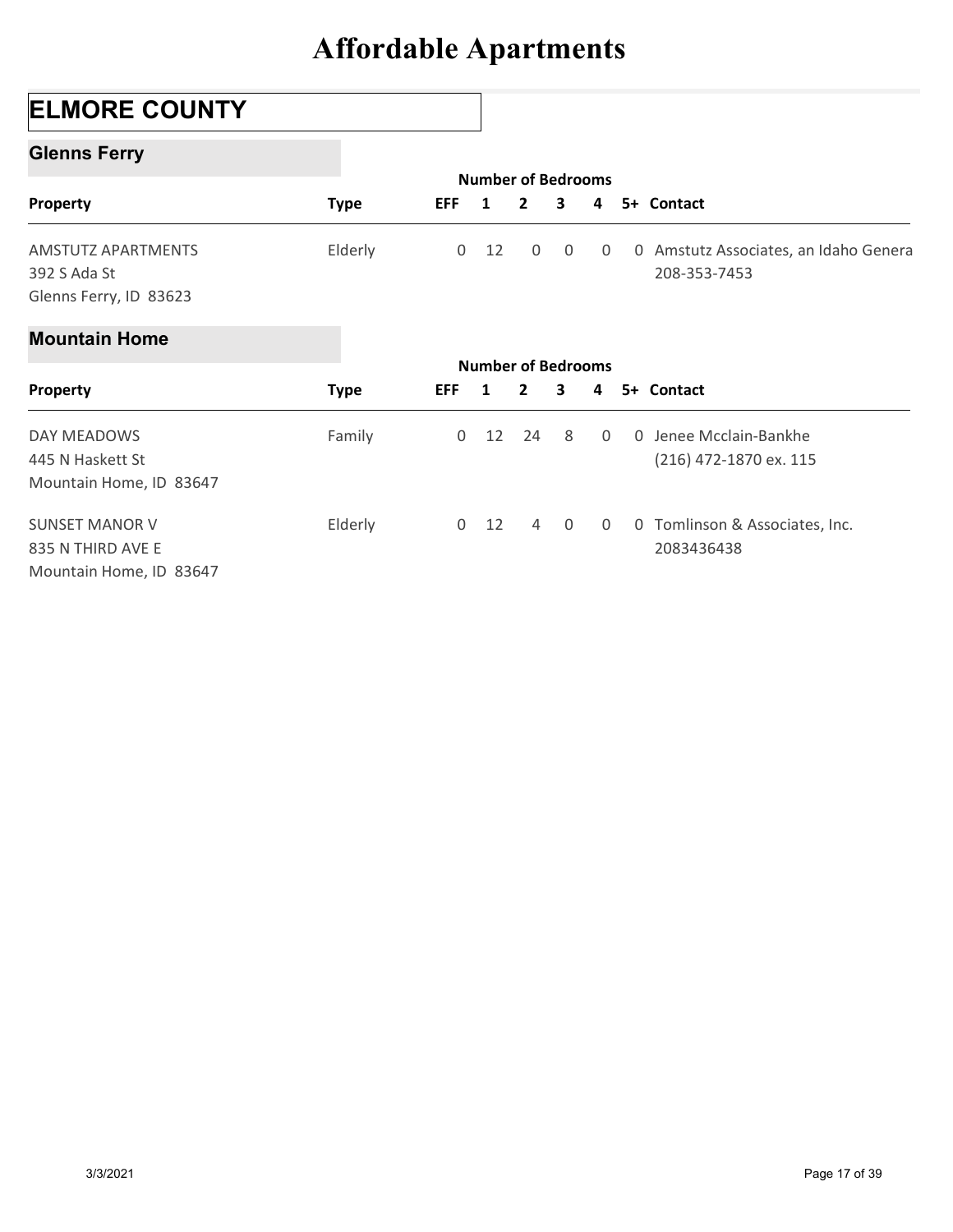## FRANKLIN COUNTY

#### Preston

| <b>Preston</b>                                                  |             |                     |                |                                           |                |             |                                                 |
|-----------------------------------------------------------------|-------------|---------------------|----------------|-------------------------------------------|----------------|-------------|-------------------------------------------------|
| Property                                                        | <b>Type</b> | <b>EFF</b>          | 1              | <b>Number of Bedrooms</b><br>$\mathbf{2}$ | 3              | 4           | 5+ Contact                                      |
| <b>CEDARWOOD APARTMENTS</b><br>257 N 2nd E<br>Preston, ID 83263 | Family      | $\mathsf{O}\xspace$ | $\overline{2}$ | 10                                        | $\overline{0}$ | $\mathbf 0$ | 0 Vicki Vigliaturo<br>208-221-7111              |
| PRESTON SENIOR HOUSING                                          | Elderly     |                     | $0$ 14         | $\mathbf 0$                               | $\overline{0}$ | $\Omega$    | 0 Brian and Vivien Mendenhall<br>(208) 425-3958 |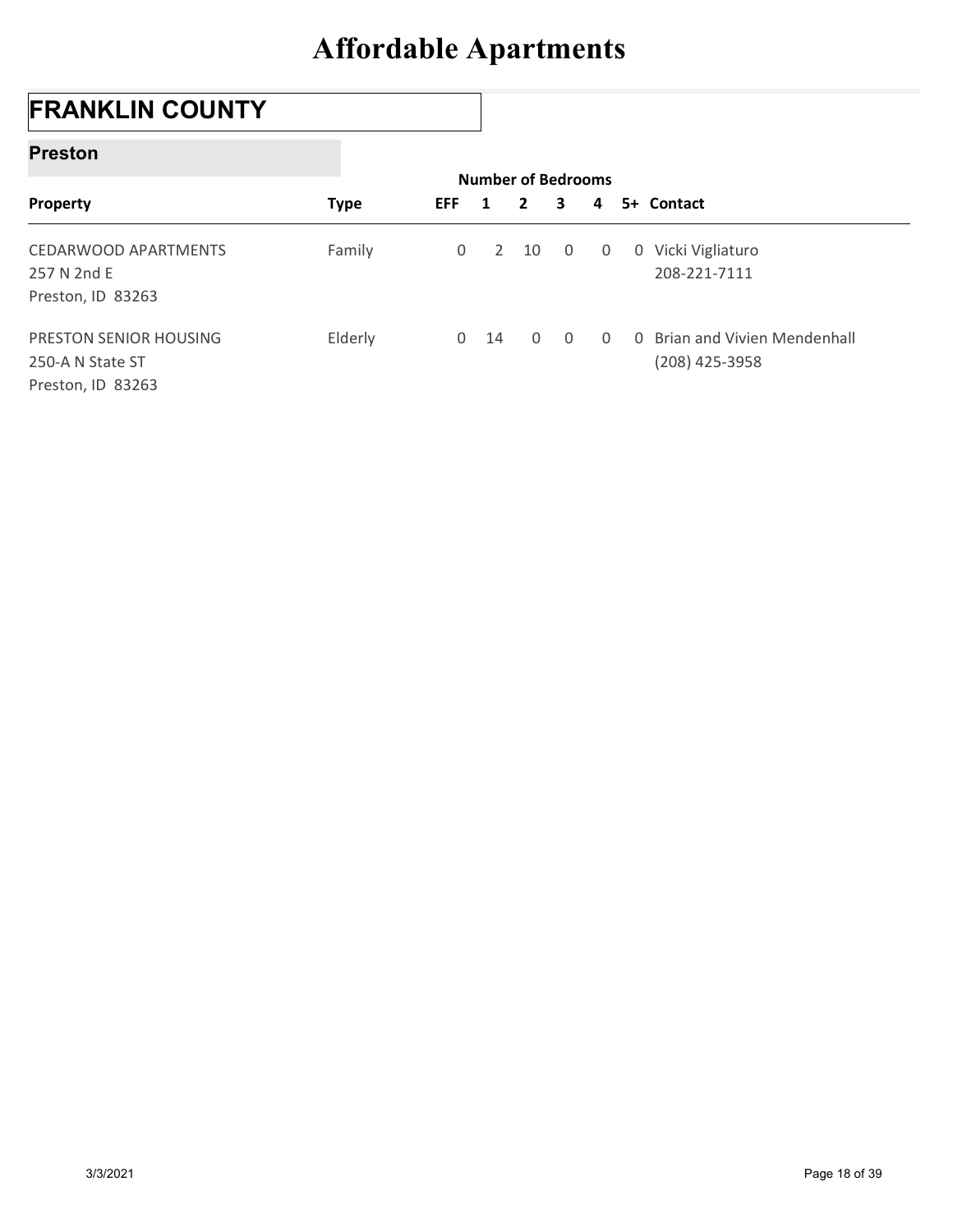## FREMONT COUNTY

#### Ashton

| <b>FREMONT COUNTY</b>               |             |              |              |                                             |             |   |                                      |
|-------------------------------------|-------------|--------------|--------------|---------------------------------------------|-------------|---|--------------------------------------|
| <b>Ashton</b>                       |             |              |              |                                             |             |   |                                      |
| Property                            | <b>Type</b> | <b>EFF</b>   | $\mathbf{1}$ | <b>Number of Bedrooms</b><br>$\overline{2}$ | 3           | 4 | 5+ Contact                           |
|                                     |             |              |              |                                             |             |   |                                      |
| <b>VILLAGE GARDENS</b>              | Elderly     | 0            | 8            | 0                                           | $\mathbf 0$ | 0 | 0 The Housing Company                |
| 701 CHERRY LANE<br>Ashton, ID 83420 |             |              |              |                                             |             |   | (208) 331-4890                       |
| <b>Saint Anthony</b>                |             |              |              |                                             |             |   |                                      |
|                                     |             |              |              | <b>Number of Bedrooms</b>                   |             |   |                                      |
| Property                            | <b>Type</b> | <b>EFF</b>   | $\mathbf{1}$ | $\mathbf{2}$                                | 3           | 4 | 5+ Contact                           |
| Pondside Gardens                    | Family      | 0            | 0            | 16                                          | 8           | 0 | 0 The Housing Company                |
| 723 N RADIO RD                      |             |              |              |                                             |             |   | (208) 331-4890                       |
| Saint Anthony, ID 83445             |             |              |              |                                             |             |   |                                      |
| SOUTH FREMONT SENIOR HOUSING        | Elderly     | $\mathsf{O}$ | 8            | 6                                           | $\mathbf 0$ | 0 | 0 Eastern Idaho Community Action Par |
| 835-1 W Main ST                     |             |              |              |                                             |             |   | (208) 522-5391                       |
| Saint Anthony, ID 83445             |             |              |              |                                             |             |   |                                      |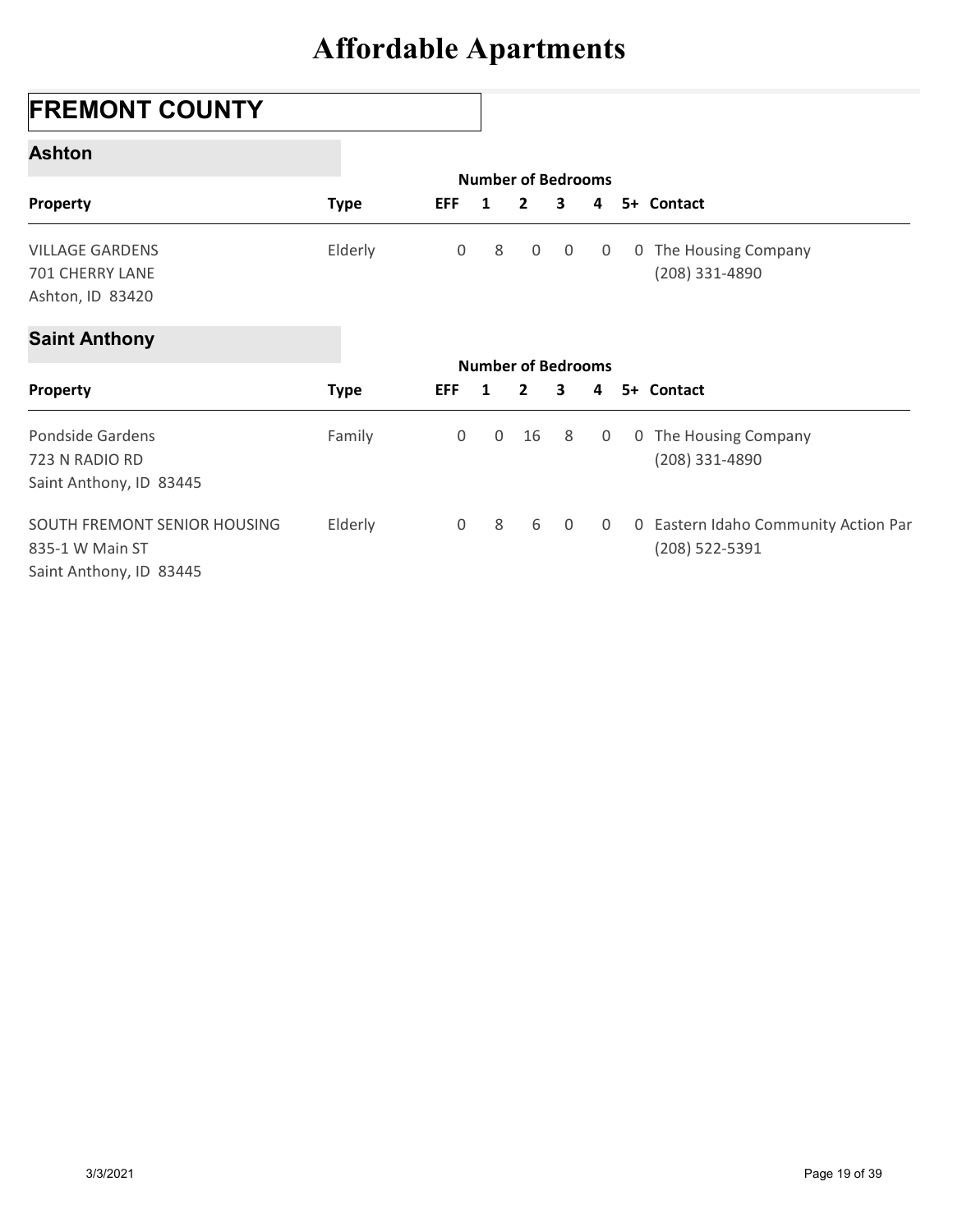## **GEM COUNTY**

#### Emmett

| <b>Affordable Apartments</b><br><b>Number of Bedrooms</b><br>5+ Contact |                      |             |             |   |                |   |             |            |
|-------------------------------------------------------------------------|----------------------|-------------|-------------|---|----------------|---|-------------|------------|
|                                                                         |                      |             |             |   |                |   |             |            |
|                                                                         | <b>GEM COUNTY</b>    |             |             |   |                |   |             |            |
|                                                                         | <b>Emmett</b>        |             |             |   |                |   |             |            |
|                                                                         | Property             | <b>Type</b> | <b>EFF</b>  | 1 | $\overline{2}$ | 3 | 4           |            |
|                                                                         | <b>Emerald Court</b> | Family      | $\mathbf 0$ |   |                |   | $\mathbf 0$ |            |
| Tomlinson & Associates, Inc.<br>$\overline{7}$<br>10 12<br>$\mathbf 0$  |                      |             |             |   |                |   |             | 2083436438 |
| 555 N Butte AVE                                                         |                      |             |             |   |                |   |             |            |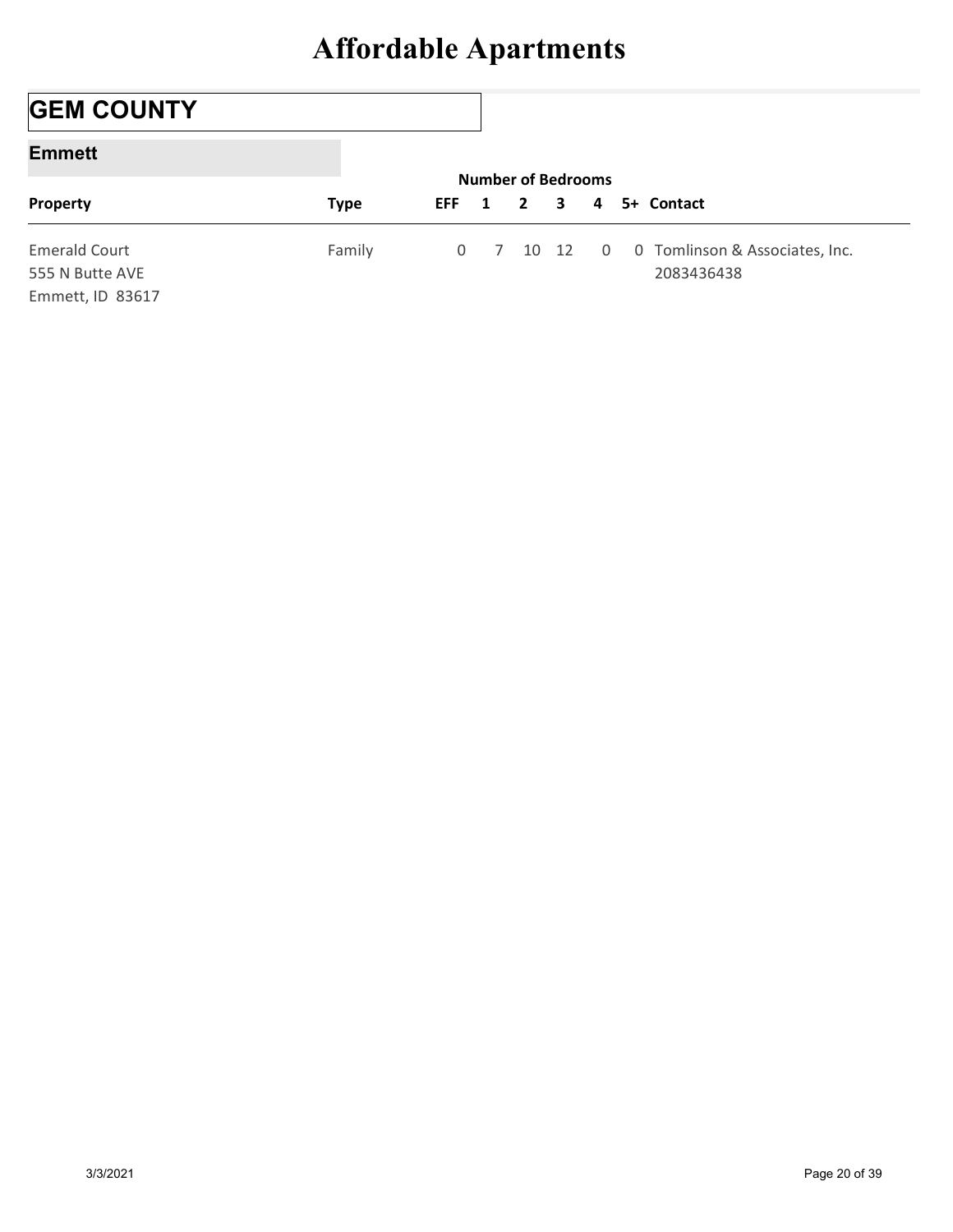## GOODING COUNTY

### Gooding

| <b>Affordable Apartments</b><br><b>GOODING COUNTY</b><br><b>Gooding</b><br><b>Number of Bedrooms</b><br>5+ Contact                                                       |          |             |            |   |              |   |   |  |
|--------------------------------------------------------------------------------------------------------------------------------------------------------------------------|----------|-------------|------------|---|--------------|---|---|--|
|                                                                                                                                                                          |          |             |            |   |              |   |   |  |
|                                                                                                                                                                          |          |             |            |   |              |   |   |  |
|                                                                                                                                                                          |          |             |            |   |              |   |   |  |
|                                                                                                                                                                          | Property | <b>Type</b> | <b>EFF</b> | 1 | $\mathbf{2}$ | 3 | 4 |  |
|                                                                                                                                                                          |          |             |            |   |              |   |   |  |
| <b>Gracehill Apartments</b><br>0 Tomlinson & Associates, Inc.<br>Elderly<br>0 <sup>30</sup><br>$\mathbf 0$<br>$\mathbf 0$<br>$\mathbf{0}$<br>1447 IDAHO ST<br>2083436438 |          |             |            |   |              |   |   |  |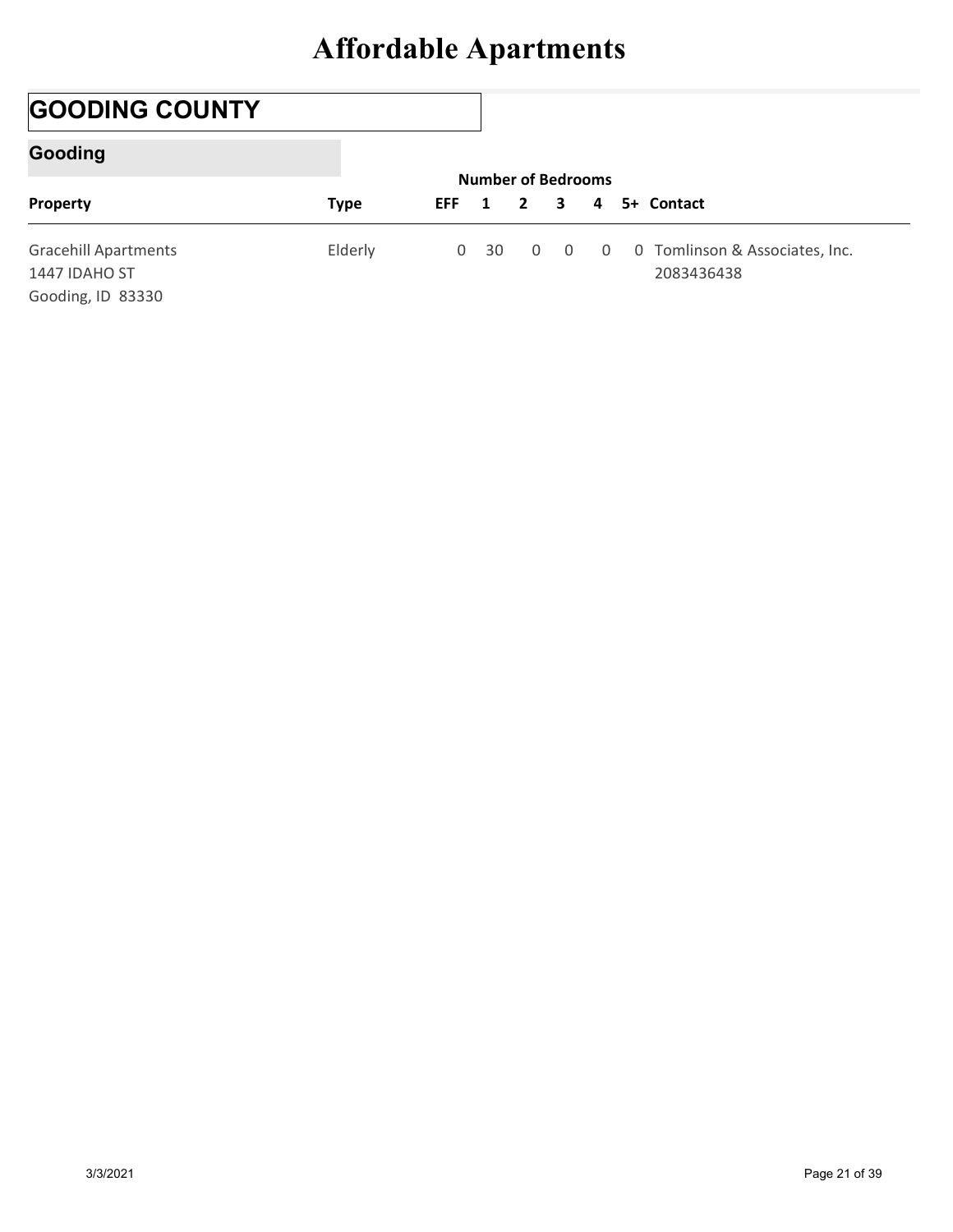## IDAHO COUNTY

### **Grangeville**

| <b>Affordable Apartments</b><br><b>IDAHO COUNTY</b><br><b>Grangeville</b><br><b>Number of Bedrooms</b> |                                                  |             |             |   |              |   |             |                                  |  |
|--------------------------------------------------------------------------------------------------------|--------------------------------------------------|-------------|-------------|---|--------------|---|-------------|----------------------------------|--|
|                                                                                                        |                                                  |             |             |   |              |   |             |                                  |  |
|                                                                                                        |                                                  |             |             |   |              |   |             |                                  |  |
|                                                                                                        |                                                  |             |             |   |              |   |             |                                  |  |
|                                                                                                        | Property                                         | <b>Type</b> | <b>EFF</b>  | 1 | $\mathbf{2}$ | 3 | 4           | 5+ Contact                       |  |
|                                                                                                        | <b>TAMARACK APARTMENTS</b><br>412 South E Street | Family      | $\mathbf 0$ | 6 | 20           | 6 | $\mathbf 0$ | 0 Shelly Bentley<br>208-983-0188 |  |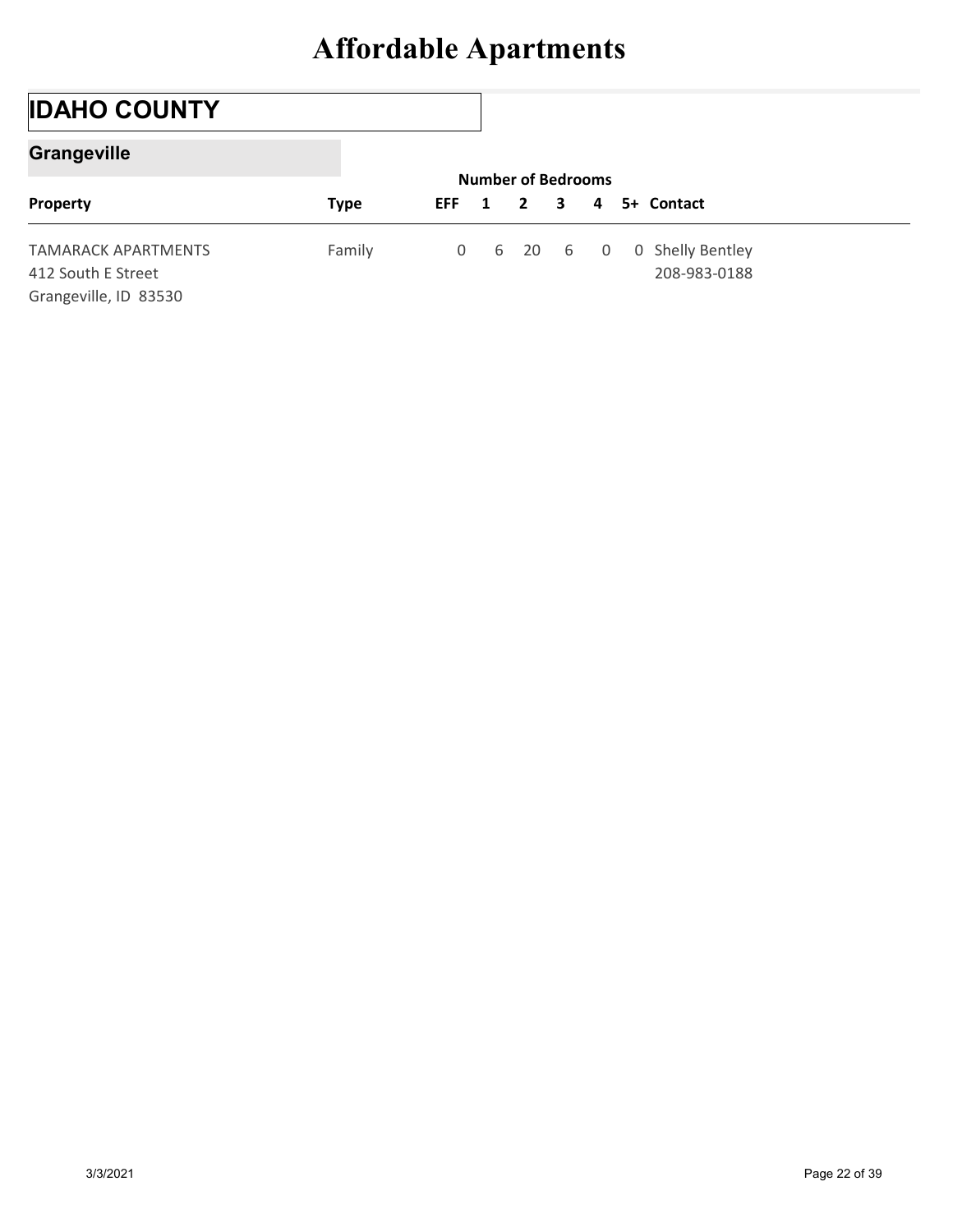## JEFFERSON COUNTY

### Rigby

| <b>JEFFERSON COUNTY</b>                                            |             |                     |                                |                |                |             |                                         |
|--------------------------------------------------------------------|-------------|---------------------|--------------------------------|----------------|----------------|-------------|-----------------------------------------|
| <b>Rigby</b>                                                       |             |                     |                                |                |                |             |                                         |
| Property                                                           | <b>Type</b> | <b>EFF</b>          | <b>Number of Bedrooms</b><br>1 | $\overline{2}$ | 3              | 4           | 5+ Contact                              |
| MEADOWVIEW APARTMENTS<br>375 Farnsworth Way<br>Rigby, ID 83442     | Family      | $\mathbf 0$         | $\mathsf 0$                    | 16             | $\overline{4}$ | $\mathbf 0$ | 0 The Housing Company<br>(208) 331-4890 |
| <b>Roberts</b>                                                     |             |                     |                                |                |                |             |                                         |
| Property                                                           | <b>Type</b> | <b>EFF</b>          | <b>Number of Bedrooms</b><br>1 | $\overline{2}$ | 3              | 4           | 5+ Contact                              |
| <b>MARKET LAKE TOWNHOUSES</b><br>679 N 2880 E<br>Roberts, ID 83444 | Family      | $\mathsf{O}\xspace$ | $\mathsf{O}$                   | $\overline{4}$ | $\overline{4}$ | 0           | 0 Jay Doman<br>208-522-5391             |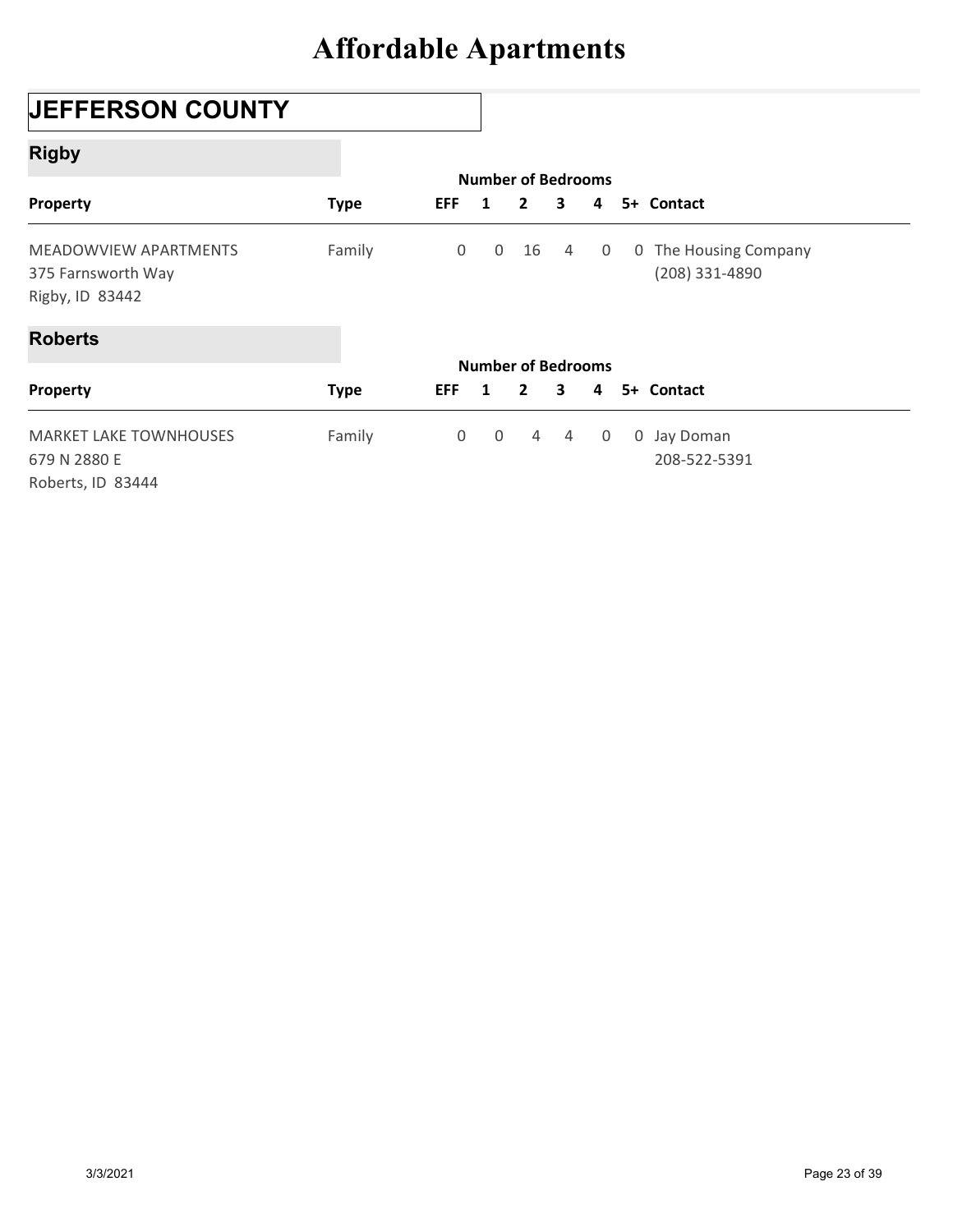## JEROME COUNTY

#### Hazleton

|                                      |             |                |                                           | <b>Affordable Apartments</b> |                |              |                                      |
|--------------------------------------|-------------|----------------|-------------------------------------------|------------------------------|----------------|--------------|--------------------------------------|
| <b>JEROME COUNTY</b>                 |             |                |                                           |                              |                |              |                                      |
| <b>Hazleton</b>                      |             |                |                                           |                              |                |              |                                      |
| Property                             | <b>Type</b> | <b>EFF</b>     | <b>Number of Bedrooms</b><br>1            | $\overline{2}$               | 3              | 4            | 5+ Contact                           |
| SYRINGA ESTATES                      | Elderly     | $\overline{0}$ | 20                                        | 0                            | $\overline{0}$ | $\mathbf{0}$ | 0 City of Hazelton Housing Authority |
| 380-1 FIFTH ST<br>Hazleton, ID 83335 |             |                |                                           |                              |                |              | (208)829-4206                        |
| <b>Jerome</b>                        |             |                |                                           |                              |                |              |                                      |
| Property                             | <b>Type</b> | <b>EFF</b>     | <b>Number of Bedrooms</b><br>$\mathbf{1}$ | $\overline{2}$               | 3              | 4            | 5+ Contact                           |
| WINDWOOD                             | Family      | $\mathbf 0$    | 6                                         | 18                           | 6              | 0            | 0 Phyllis Wambolt                    |
|                                      |             |                |                                           |                              |                |              | 208-324-4929                         |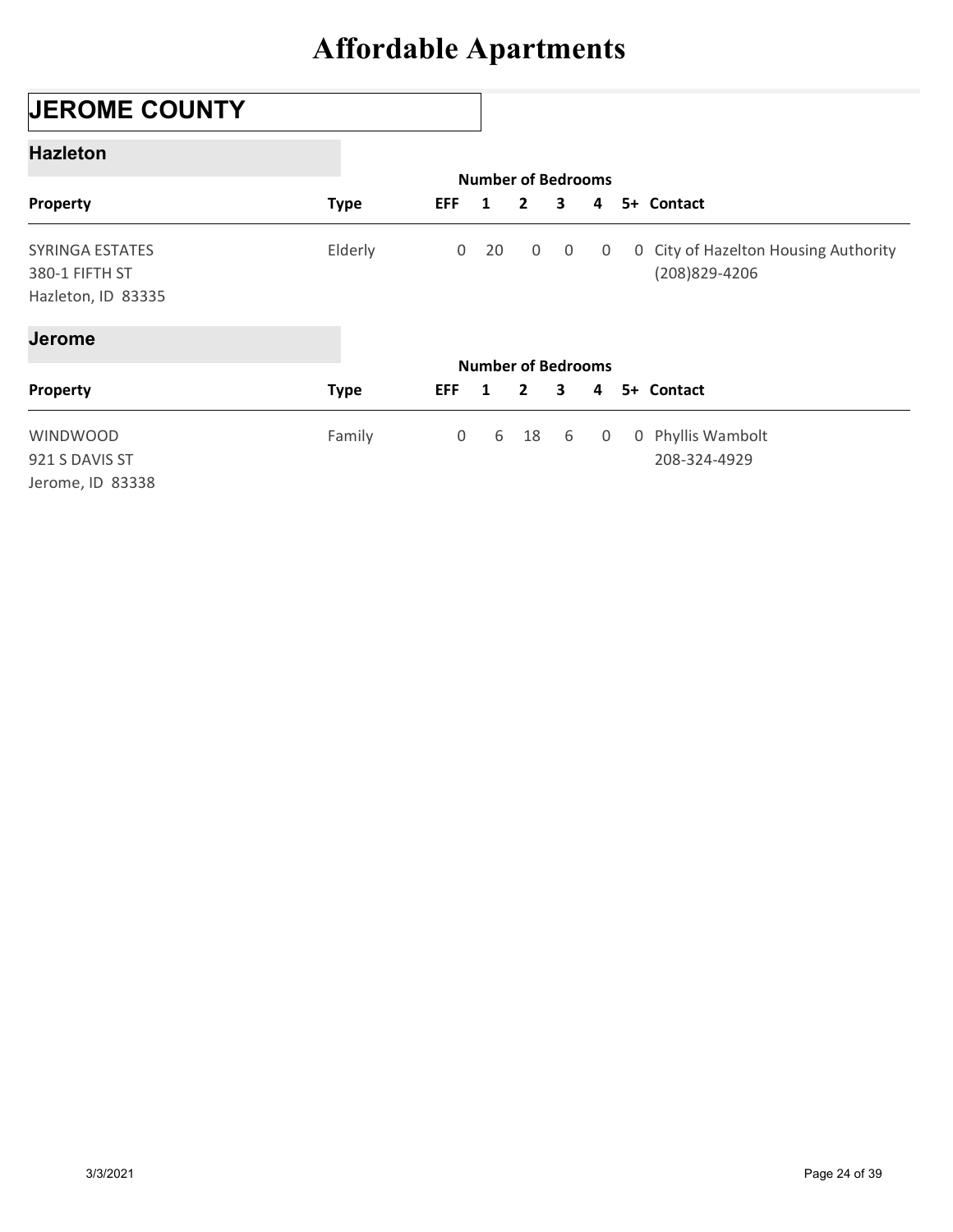## KOOTENAI COUNTY

#### Coeur D'Alene

| <b>KOOTENAI COUNTY</b>                                                   |                 |                |    |                                           |                  |                |                |                                                       |
|--------------------------------------------------------------------------|-----------------|----------------|----|-------------------------------------------|------------------|----------------|----------------|-------------------------------------------------------|
| <b>Coeur D'Alene</b>                                                     |                 |                |    |                                           |                  |                |                |                                                       |
| Property                                                                 | <b>Type</b>     | <b>EFF</b>     | 1  | <b>Number of Bedrooms</b><br>$\mathbf{2}$ | 3                | 4              |                | 5+ Contact                                            |
| Heritage Place III<br>1205 N Lincoln Way<br>Coeur D'Alene, ID 83814      | Elderly         | $\overline{0}$ | 25 | 0                                         | 0                | 0              |                | 0 Diana Abken - Occupancy Spec.<br>208-664-8119       |
| <b>HOWARD PLACE</b><br>2707-A Fruitland LN<br>Coeur D'Alene, ID 83814    | <b>Disabled</b> | 0              | 8  | 24                                        | 8                | $\overline{0}$ |                | 0 Ben Widmyer<br>208-664-5181                         |
| John O'Brien House<br>102 Homestead Avenue<br>Coeur D'Alene, ID 83814    | <b>Disabled</b> | $\overline{0}$ | 13 | $\mathbf{0}$                              | $\mathbf 0$      | $\Omega$       | $\overline{0}$ | Kelli Lunsford<br>208-416-4704x312                    |
| Kathy Reed House<br>570 W Neider Ave<br>Coeur D'Alene, ID 83815          | <b>Disabled</b> | $\overline{0}$ | 36 | $\mathbf 0$                               | 0                | 0              |                | 0 Deb LaValley<br>208-416-4704                        |
| LAKE COUNTRY APARTMENTS<br>1421 N 9th St<br>Coeur D'Alene, ID 83814      | Family          | $\overline{0}$ | 0  | 37                                        | 7                | 0              |                | 0 The Housing Company<br>(208) 331-4890               |
| Lakeside Manor<br>3016 N Government Way<br>Coeur D'Alene, ID 83815       | Elderly         | 10             | 50 | 0                                         | $\overline{0}$   | 0              |                | 0 Security Properties Residential LLC<br>206-787-8480 |
| Lakeside Village<br>115 E ANTON AVE<br>Coeur D'Alene, ID 83814           | Family          | $\overline{0}$ |    | 11 18 26                                  |                  | 0              |                | 0 Security Properties Residential LLC<br>206-787-8480 |
| LINCOLN WAY TERRACE<br>530 West Harrison Ave.<br>Coeur D'Alene, ID 83814 | Elderly         | $\overline{0}$ | 14 | 4                                         | $\boldsymbol{0}$ | $\overline{0}$ |                | 0 BEN WIDMYER<br>208-664-5081                         |
| LYNN PETERSON HOUSE<br>550 W Neider Ave<br>Coeur D'Alene, ID 83815       | Disabled        | $\overline{0}$ | 14 | $\mathbf 0$                               | $\mathbf 0$      | 0              |                | 0 Laurinda O' Dell<br>208-416-4720                    |
| Prairie Run<br>7760 N. Heartland Dr.<br>Coeur D'Alene, ID 83815          | Elderly         | $\overline{0}$ | 21 | $\mathsf{O}$                              | $\mathbf 0$      | $\overline{0}$ |                | 0 National Church Residences<br>$(614)$ 451-2151      |
| 3/3/2021                                                                 |                 |                |    |                                           |                  |                |                | Page 25 of 39                                         |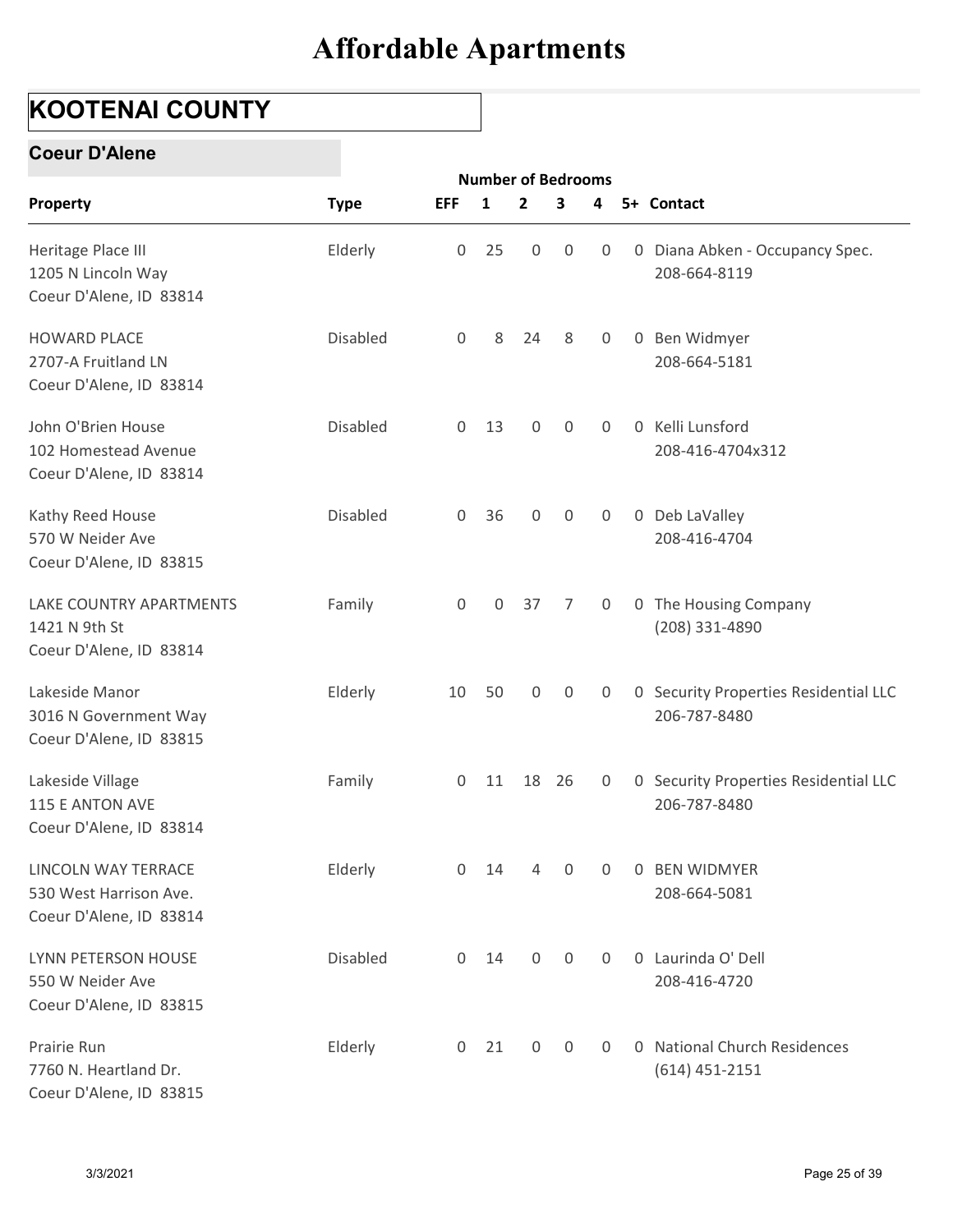|                                  |         | <b>Affordable Apartments</b> |         |                |                |                |                                 |  |
|----------------------------------|---------|------------------------------|---------|----------------|----------------|----------------|---------------------------------|--|
| The Grove 1 & 2 at Orchard Ridge | Elderly |                              | $0$ 129 | $\overline{0}$ | $\overline{0}$ | $\overline{0}$ | 0 Diana Abken - Occupancy Spec. |  |
| 702 W Walnut Ave                 |         |                              |         |                |                |                | 208 664 8119                    |  |
| Coeur D'Alene, ID 83814          |         |                              |         |                |                |                |                                 |  |
| <b>Post Falls</b>                |         |                              |         |                |                |                |                                 |  |
|                                  |         |                              |         |                |                |                |                                 |  |

#### Post Falls

|                                                                                 | <b>Affordable Apartments</b> |                     |                                           |                  |             |             |                                                 |
|---------------------------------------------------------------------------------|------------------------------|---------------------|-------------------------------------------|------------------|-------------|-------------|-------------------------------------------------|
| The Grove 1 & 2 at Orchard Ridge<br>702 W Walnut Ave<br>Coeur D'Alene, ID 83814 | Elderly                      |                     | 0 129                                     | 0                | 0           | 0           | 0 Diana Abken - Occupancy Spec.<br>208 664 8119 |
| <b>Post Falls</b>                                                               |                              |                     |                                           |                  |             |             |                                                 |
|                                                                                 |                              | <b>EFF</b>          | <b>Number of Bedrooms</b><br>$\mathbf{1}$ | $\mathbf{2}$     | 3           | 4           | 5+ Contact                                      |
| Property                                                                        | <b>Type</b>                  |                     |                                           |                  |             |             |                                                 |
| Meadowood Glen II                                                               | Elderly                      | $\boldsymbol{0}$    | 20                                        | 0                | $\mathbf 0$ | 0           | 0 Holly Knapp                                   |
| 1105 E 3RD STREET                                                               |                              |                     |                                           |                  |             |             | (208) 664-3095                                  |
| Post Falls, ID 83854                                                            |                              |                     |                                           |                  |             |             |                                                 |
| Post Falls Terrace                                                              | Elderly                      | $\mathbf 0$         | 35                                        | $\boldsymbol{0}$ | $\mathsf 0$ | $\mathbf 0$ | 0 Jay Schroeder                                 |
| 1120 N Idaho ST                                                                 |                              |                     |                                           |                  |             |             | (208) 773-3493                                  |
| Post Falls, ID 83854                                                            |                              |                     |                                           |                  |             |             |                                                 |
| <b>Spirit Lake</b>                                                              |                              |                     |                                           |                  |             |             |                                                 |
|                                                                                 |                              |                     | <b>Number of Bedrooms</b>                 |                  |             |             |                                                 |
| Property                                                                        | <b>Type</b>                  | <b>EFF</b>          | $\mathbf{1}$                              | $\mathbf{2}$     | 3           | 4           | 5+ Contact                                      |
| MAPLE TREE COURT                                                                | Elderly                      | 0                   | 12                                        | 0                | $\mathbf 0$ | 0           | 0 MELISSA KOEP                                  |
| <b>401 E JEFFERSON ST</b>                                                       |                              |                     |                                           |                  |             |             | 208-740-9331                                    |
| Spirit Lake, ID 83869                                                           |                              |                     |                                           |                  |             |             |                                                 |
| <b>Timberlane Apartments</b>                                                    | Family                       | $\mathsf{O}\xspace$ | 0                                         | $\overline{2}$   | 6           | 0           | 0 Leticia Hellman                               |
| 5923 W. MASSACHUSETTS ST                                                        |                              |                     |                                           |                  |             |             | 208-627-7697                                    |

### Spirit Lake

| Meadowood Glen II<br>1105 E 3RD STREET                          | Elderly     | $\overline{0}$      | 20                        | $\mathbf 0$    | $\overline{0}$ | $\overline{0}$ |                | 0 Holly Knapp<br>(208) 664-3095   |
|-----------------------------------------------------------------|-------------|---------------------|---------------------------|----------------|----------------|----------------|----------------|-----------------------------------|
| Post Falls, ID 83854                                            |             |                     |                           |                |                |                |                |                                   |
| Post Falls Terrace<br>1120 N Idaho ST<br>Post Falls, ID 83854   | Elderly     | $\overline{0}$      | 35                        | $\overline{0}$ | $\overline{0}$ | $\overline{0}$ |                | 0 Jay Schroeder<br>(208) 773-3493 |
| <b>Spirit Lake</b>                                              |             |                     |                           |                |                |                |                |                                   |
|                                                                 |             |                     | <b>Number of Bedrooms</b> |                |                |                |                |                                   |
| Property                                                        | <b>Type</b> | <b>EFF</b>          | 1                         | $\mathbf{2}$   | 3              | 4              |                | 5+ Contact                        |
| MAPLE TREE COURT<br>401 E JEFFERSON ST<br>Spirit Lake, ID 83869 | Elderly     | $\mathbf 0$         | 12                        | $\mathbf 0$    | 0              | 0              | 0              | MELISSA KOEP<br>208-740-9331      |
| <b>Timberlane Apartments</b><br>5923 W. MASSACHUSETTS ST        | Family      | $\mathsf{O}\xspace$ | $\mathbf 0$               | $\overline{2}$ | 6              | 0              | $\overline{0}$ | Leticia Hellman<br>208-627-7697   |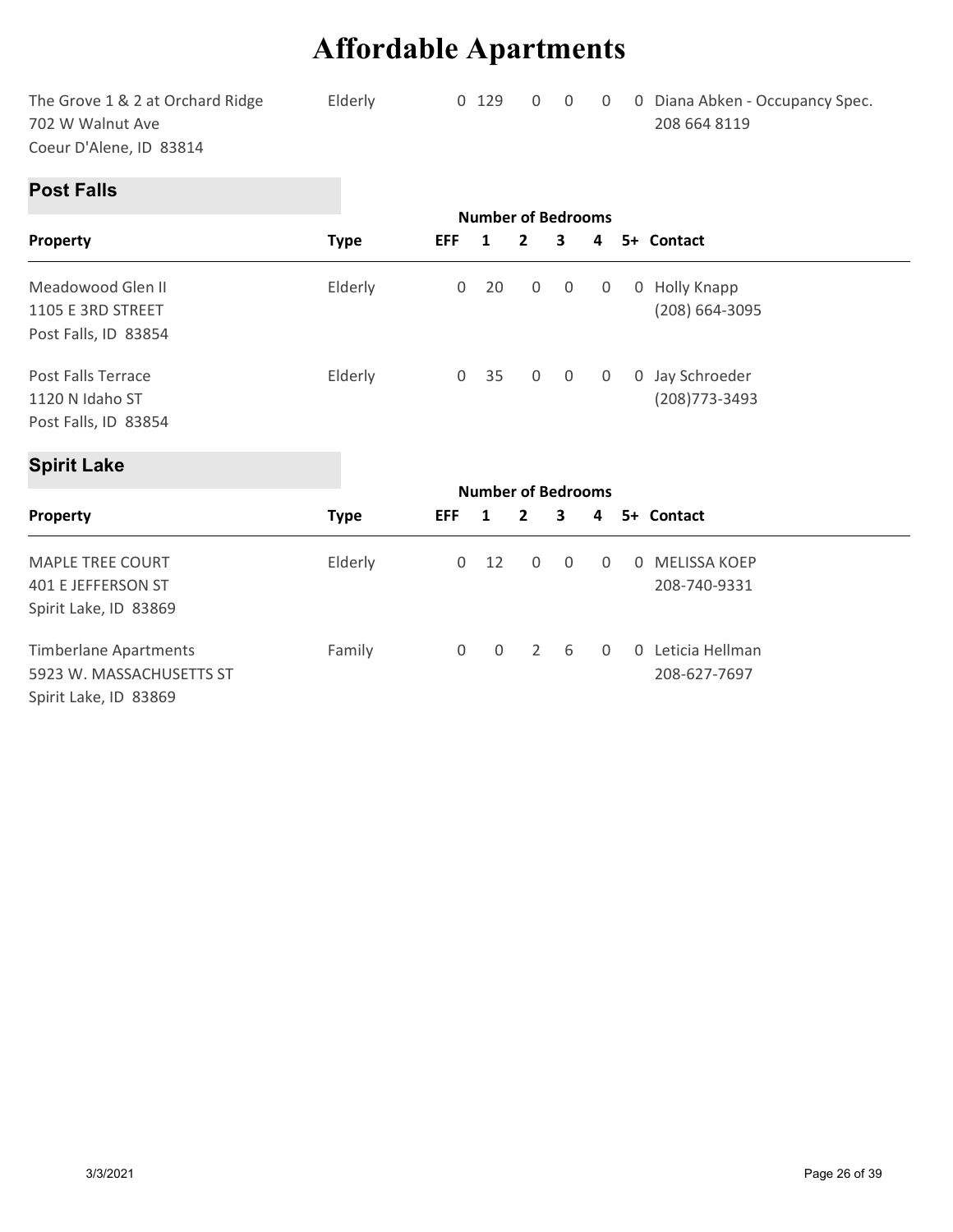## LATAH COUNTY

#### Moscow

| <b>Moscow</b>                                                  |             |              |             |                                           |                |             |                                                |
|----------------------------------------------------------------|-------------|--------------|-------------|-------------------------------------------|----------------|-------------|------------------------------------------------|
| Property                                                       | <b>Type</b> | <b>EFF</b>   | 1           | <b>Number of Bedrooms</b><br>$\mathbf{2}$ | 3              | 4           | 5+ Contact                                     |
| Independence Hill Housing<br>1450 A Street<br>Moscow, ID 83843 | Disabled    | $\mathsf{O}$ | $\mathsf 9$ | 4                                         | $\mathbf 0$    | 0           | 0 Mercy Services Corporation<br>(208) 882-3516 |
|                                                                |             |              |             |                                           | $\overline{7}$ | $\mathbf 0$ | 0 Nancy K. Dawson                              |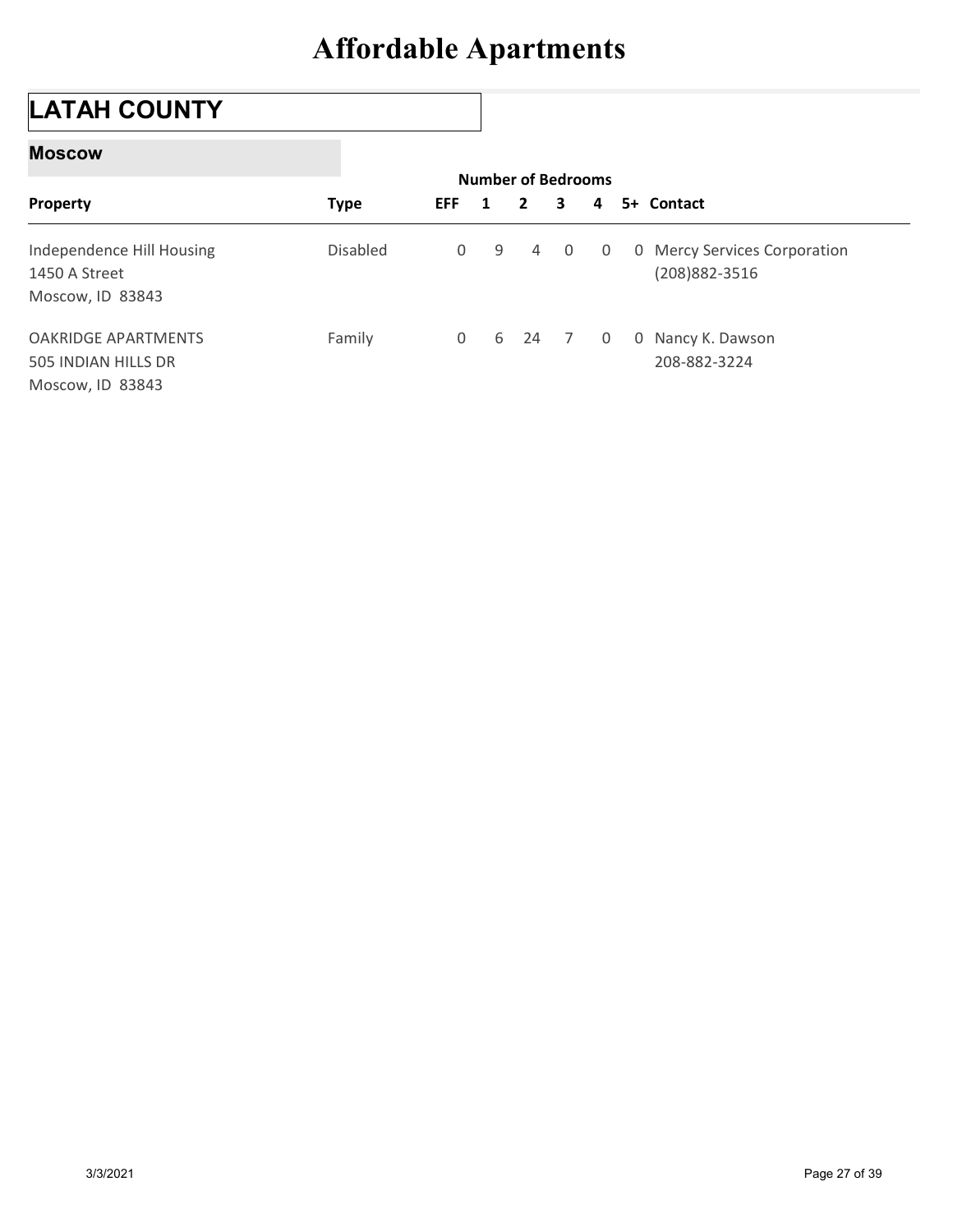## LEMHI COUNTY

#### Salmon

|                                                                       | <b>Affordable Apartments</b> |            |                                |              |   |                |                                          |
|-----------------------------------------------------------------------|------------------------------|------------|--------------------------------|--------------|---|----------------|------------------------------------------|
|                                                                       |                              |            |                                |              |   |                |                                          |
| <b>LEMHI COUNTY</b>                                                   |                              |            |                                |              |   |                |                                          |
| <b>Salmon</b>                                                         |                              |            |                                |              |   |                |                                          |
| Property                                                              | <b>Type</b>                  | <b>EFF</b> | <b>Number of Bedrooms</b><br>1 | $\mathbf{2}$ | 3 | 4              | 5+ Contact                               |
| <b>IMPERIAL APARTMENTS #4</b><br>501 Imperial Way<br>Salmon, ID 83467 | Elderly                      |            | 0 14 14 4                      |              |   | $\overline{0}$ | 0 B & H Apartments<br>$(208) 756 - 4918$ |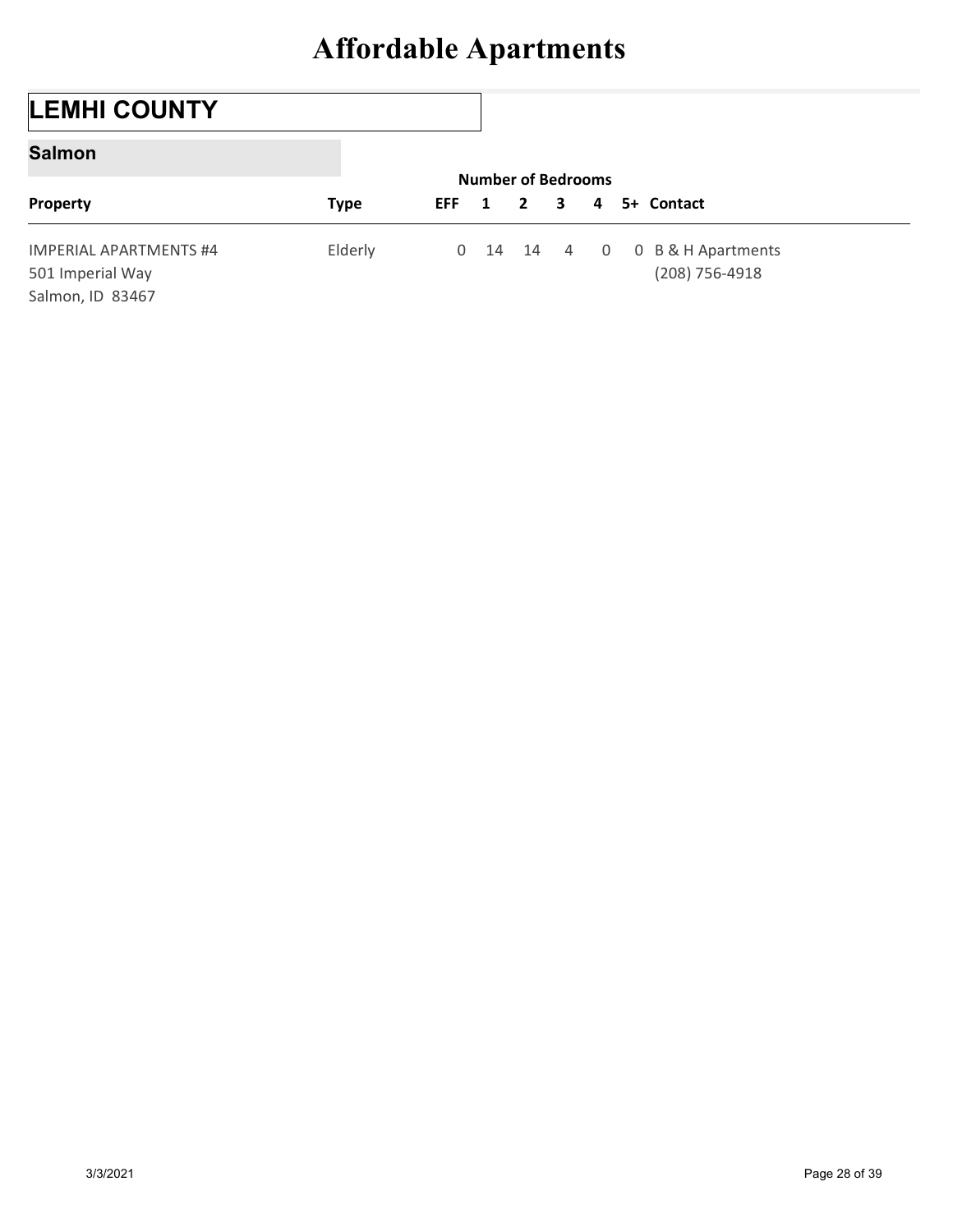## LEWIS COUNTY

#### Kamiah

|                                                                   | <b>Affordable Apartments</b> |                |    |                                           |                |             |                                  |
|-------------------------------------------------------------------|------------------------------|----------------|----|-------------------------------------------|----------------|-------------|----------------------------------|
|                                                                   |                              |                |    |                                           |                |             |                                  |
| <b>LEWIS COUNTY</b>                                               |                              |                |    |                                           |                |             |                                  |
| <b>Kamiah</b>                                                     |                              |                |    |                                           |                |             |                                  |
| Property                                                          | <b>Type</b>                  | <b>EFF</b>     | 1  | <b>Number of Bedrooms</b><br>$\mathbf{2}$ | 3              | 4           | 5+ Contact                       |
| <b>BURKHART HOMES I</b><br>812 1st Street #25<br>Kamiah, ID 83536 | Elderly                      | $\overline{0}$ | 44 | 8                                         | $\overline{0}$ | $\mathbf 0$ | 0 Barbara Wood<br>(208) 935-0488 |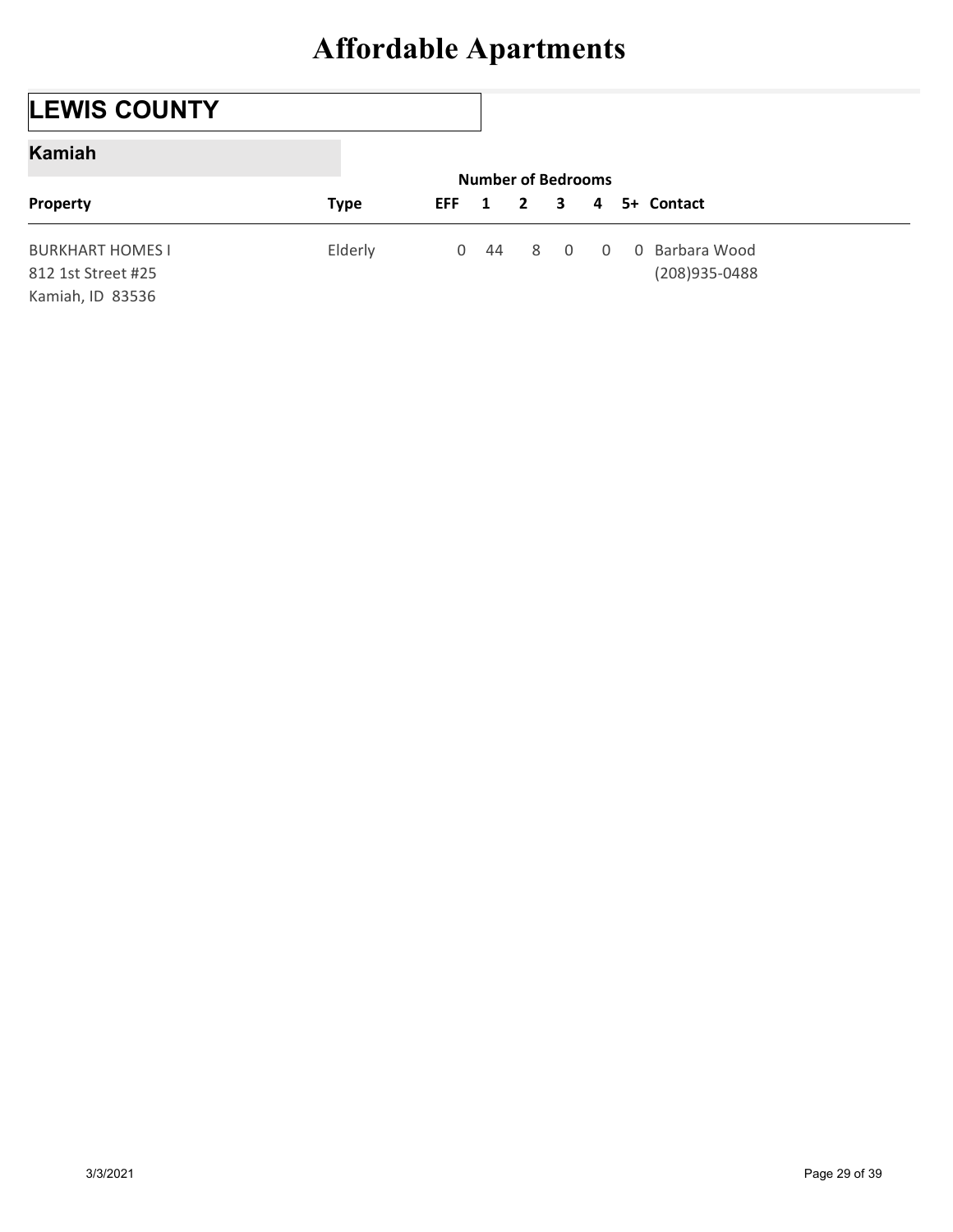## LINCOLN COUNTY

#### Shoshone

| <b>Affordable Apartments</b><br><b>LINCOLN COUNTY</b><br><b>Shoshone</b><br><b>Number of Bedrooms</b> |                    |             |             |    |             |                |                |             |                                                    |
|-------------------------------------------------------------------------------------------------------|--------------------|-------------|-------------|----|-------------|----------------|----------------|-------------|----------------------------------------------------|
|                                                                                                       |                    |             |             |    |             |                |                |             |                                                    |
|                                                                                                       |                    |             |             |    |             |                |                |             |                                                    |
|                                                                                                       |                    |             |             |    |             |                |                |             |                                                    |
| $\mathbf{2}$<br>5+ Contact<br>1<br>3<br>4                                                             | Property           | <b>Type</b> | <b>EFF</b>  |    |             |                |                |             |                                                    |
|                                                                                                       | RIVERSIDE SAWTOOTH | Elderly     | $\mathbf 0$ | 20 | $\mathbf 0$ | $\overline{0}$ | $\overline{0}$ | $\mathbf 0$ | Lincoln County Housing Authority<br>(208) 544-2424 |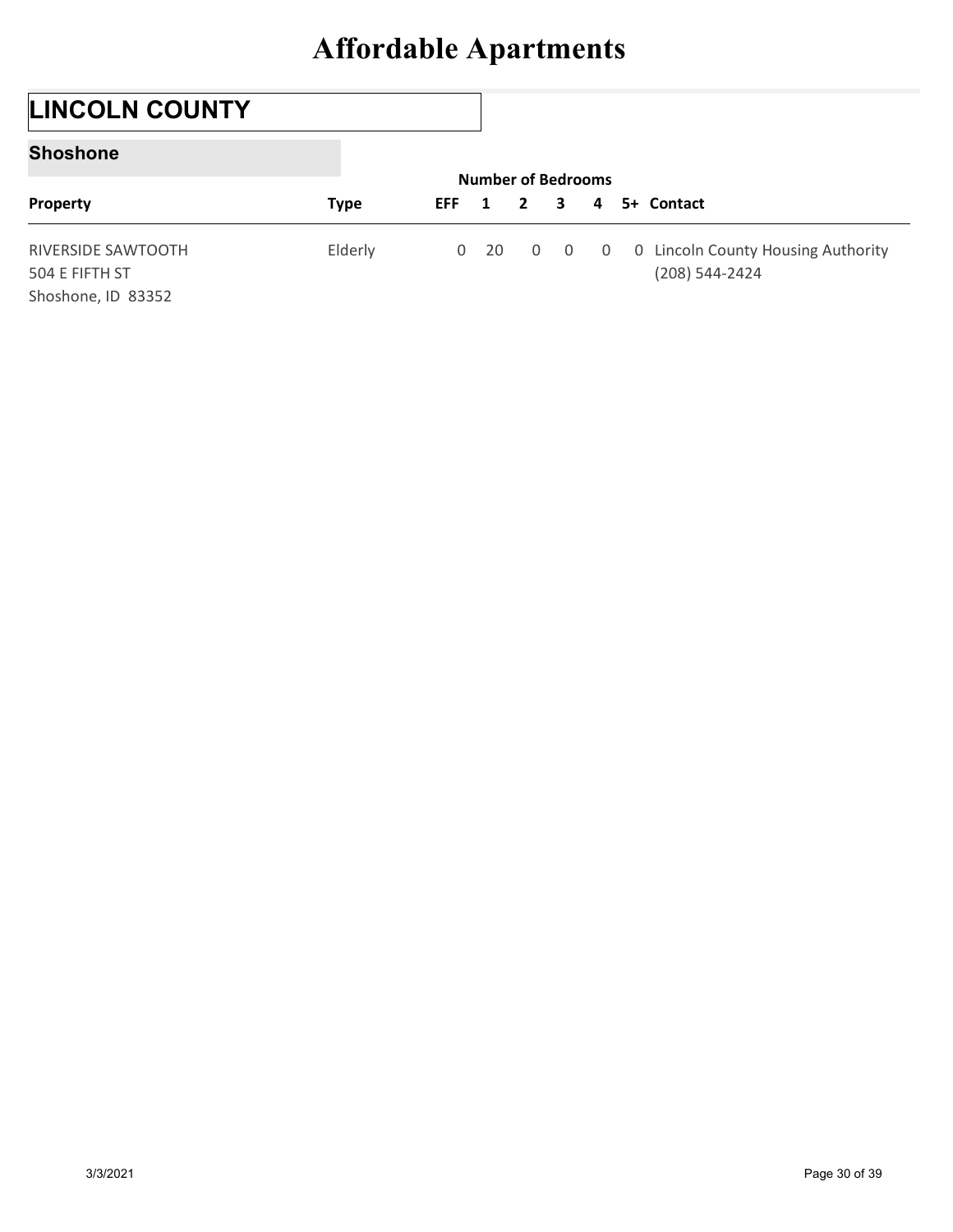## MADISON COUNTY

#### Rexburg

| <b>MADISON COUNTY</b>                                                    |             |             |                         |                                           |                |                |                                                        |
|--------------------------------------------------------------------------|-------------|-------------|-------------------------|-------------------------------------------|----------------|----------------|--------------------------------------------------------|
| <b>Rexburg</b>                                                           |             |             |                         |                                           |                |                |                                                        |
| Property                                                                 | <b>Type</b> | <b>EFF</b>  | $\overline{\mathbf{1}}$ | <b>Number of Bedrooms</b><br>$\mathbf{2}$ | 3              | 4              | 5+ Contact                                             |
| <b>REXBURG PLAZA</b><br>430 W 5th S<br>Rexburg, ID 83440                 | Family      | $\mathbf 0$ | 8                       | 32                                        | 0              | 0              | 0 Sunny Shaw<br>(208) 233-6276                         |
| <b>TWIN PINES MANOR</b><br>160-1 N First West ST<br>Rexburg, ID 83440    | Family      | $\mathbf 0$ | 8                       | 3                                         | $\overline{0}$ | 0              | 0 Eastern Idaho Community Action Par<br>(208) 522-5391 |
| <b>VILLAGE COMMUNITY GARDENS</b><br>121 N CENTER ST<br>Rexburg, ID 83440 | Elderly     |             | $0$ 49                  | $\mathsf{O}\xspace$                       | $\overline{0}$ | $\overline{0}$ | 0 The Housing Company<br>(208) 331-4890                |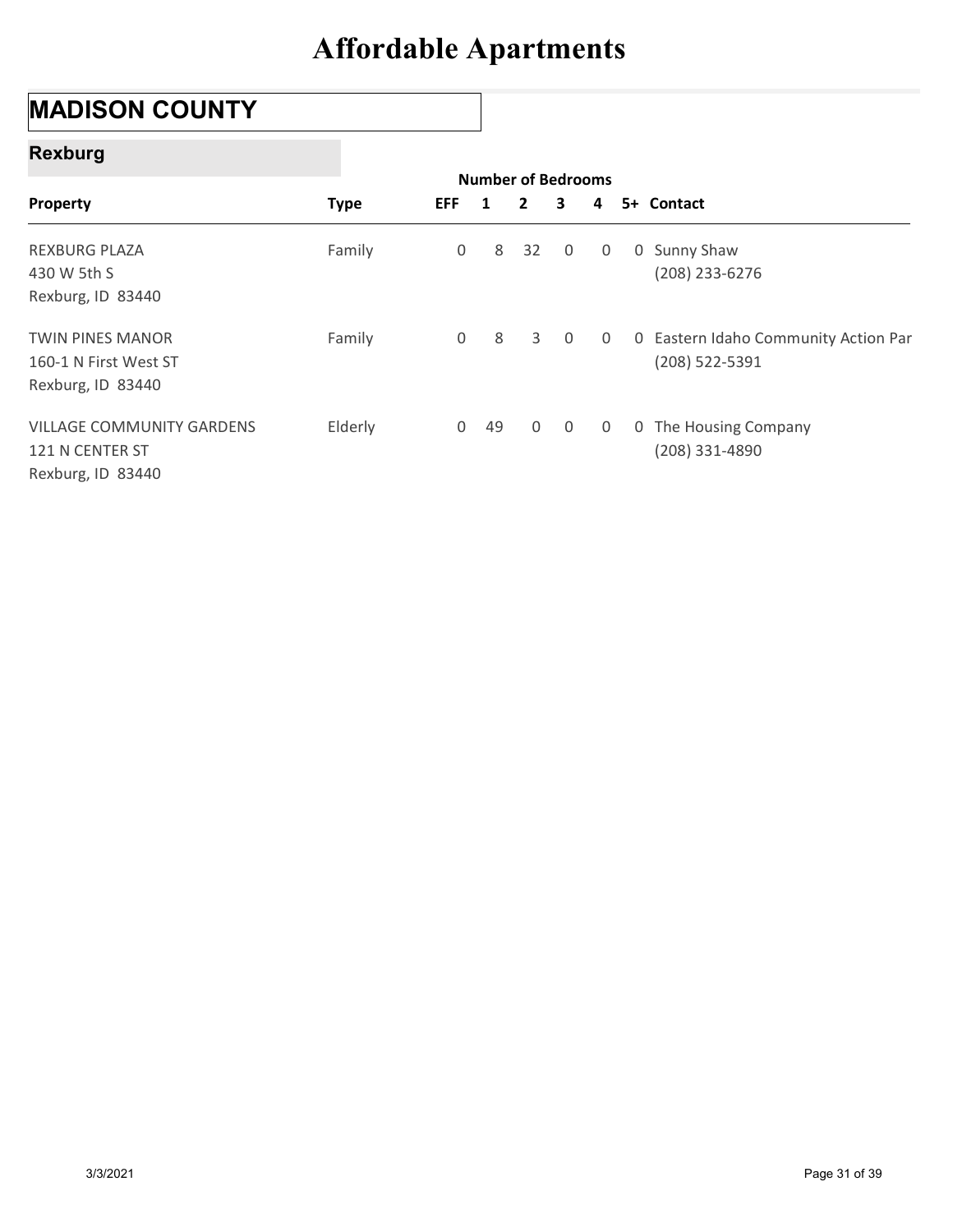## MINIDOKA COUNTY

### Rupert

| <b>MINIDOKA COUNTY</b>           |             |              |   |        |              |                                |              |                                |
|----------------------------------|-------------|--------------|---|--------|--------------|--------------------------------|--------------|--------------------------------|
| <b>Rupert</b>                    |             |              |   |        |              |                                |              |                                |
| Property                         | <b>Type</b> | <b>EFF</b>   | 1 |        | $\mathbf{2}$ | <b>Number of Bedrooms</b><br>3 | 4            | 5+ Contact                     |
|                                  |             |              |   |        |              |                                |              |                                |
|                                  | Elderly     | $\mathsf{O}$ |   | 38     | 0            | 0                              | $\mathbf 0$  | 0 Molly Tomlinson              |
|                                  |             |              |   |        |              |                                |              |                                |
| C STREET MANOR<br>410 C ST       |             |              |   |        |              |                                |              | 208-424-2502                   |
| Rupert, ID 83350                 |             |              |   |        |              |                                |              |                                |
| <b>SUNSET MANOR VI</b>           | Elderly     |              |   | $0$ 18 | 6            | $\overline{0}$                 | $\mathsf{O}$ | 0 Tomlinson & Associates, Inc. |
| 510 15th St.<br>Rupert, ID 83350 |             |              |   |        |              |                                |              | 2083436438                     |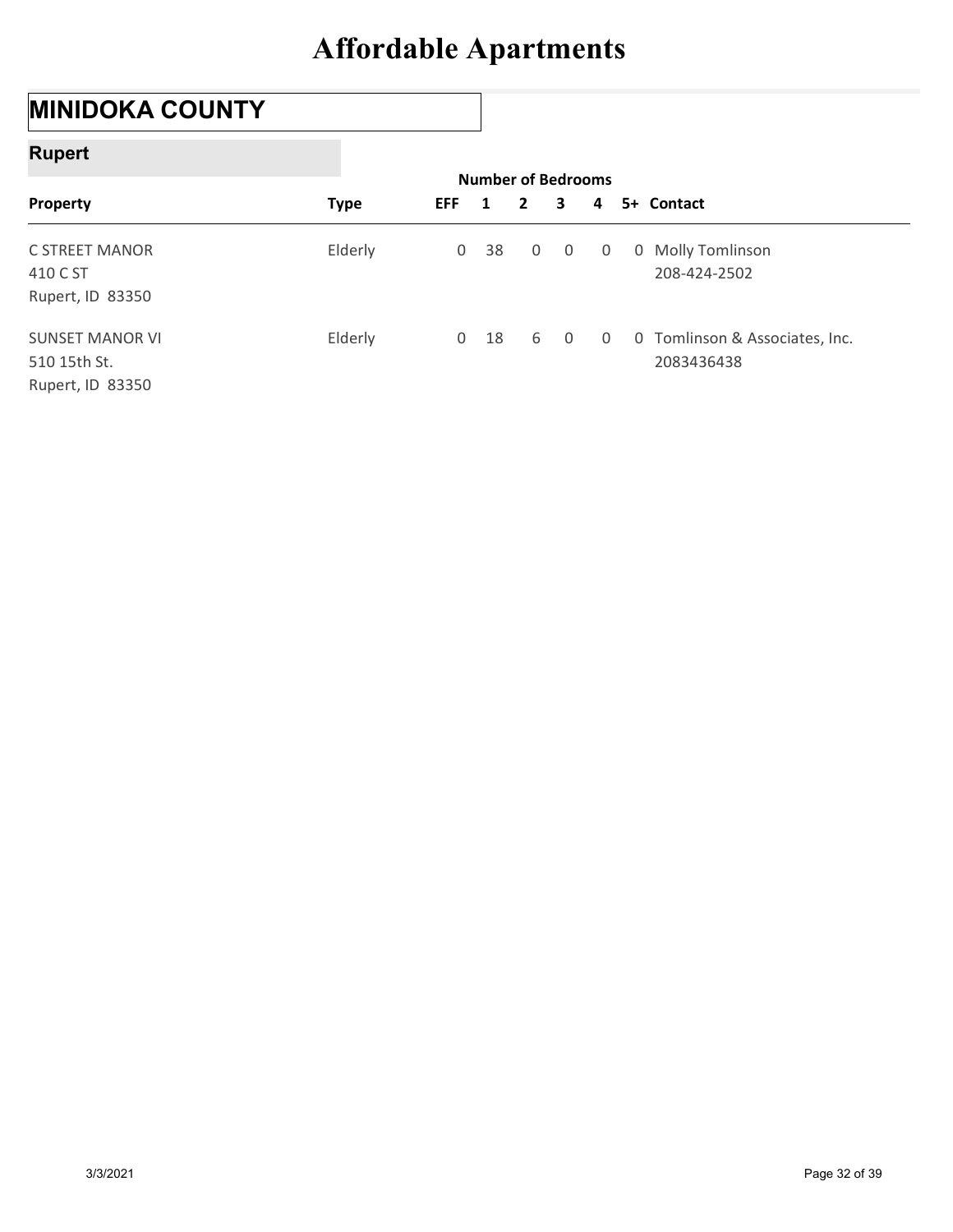## NEZ PERCE COUNTY

#### Lewiston

| <b>NEZ PERCE COUNTY</b>                                                    |             |                     |              |                  |                           |                  | <b>Affordable Apartments</b> |                                                        |
|----------------------------------------------------------------------------|-------------|---------------------|--------------|------------------|---------------------------|------------------|------------------------------|--------------------------------------------------------|
| <b>Lewiston</b>                                                            |             |                     |              |                  |                           |                  |                              |                                                        |
|                                                                            |             |                     |              |                  | <b>Number of Bedrooms</b> |                  |                              |                                                        |
| Property                                                                   | <b>Type</b> | <b>EFF</b>          | $\mathbf{1}$ | $\mathbf{2}$     | 3                         | 4                |                              | 5+ Contact                                             |
| <b>ADAMS LANE</b><br>424-4 ADAMS LN<br>Lewiston, ID 83501                  | Family      | $\boldsymbol{0}$    | 0            |                  | 16 15                     | $\mathbf 0$      |                              | 0 Beverley Barker<br>208-743-2092                      |
| <b>BURRELL STREET STATION</b><br>1124 BURRELL AVENUE<br>Lewiston, ID 83501 | Elderly     | $\mathbf 0$         | 39           | $\mathbf{1}$     | $\overline{0}$            | 0                |                              | 0 Shannon McIntosh<br>(208) 743-0185                   |
| <b>Fairview Terrace</b><br>1515 23RD AVENUE<br>Lewiston, ID 83501          | Disabled    | $\mathsf{O}\xspace$ | 6            | 5                | $\mathbf 0$               | 0                | $\mathbf{0}$                 | <b>COMMUNITY ACTION AGENCY</b><br>$(208)743 - 6069$    |
| <b>HIGHLANDER - THE</b><br>616 WARNER AVE<br>Lewiston, ID 83501            | Elderly     | 18                  | 80           | 4                | $\mathbf 0$               | 0                |                              | 0 PAN PACIFIC PROPERTIES INC<br>$(206)$ 441-8866       |
| MILLCREEK APARTMENTS<br>419 MILLER ST<br>Lewiston, ID 83501                | Elderly     | $\mathsf{O}\xspace$ | 40           | $\boldsymbol{0}$ | $\mathbf 0$               | 0                |                              | 0 Northwest Real Estate Capital Corp<br>(208) 746-8137 |
| Normal Hill Apartments<br>807 W 9TH AVE<br>Lewiston, ID 83501              | Elderly     | $\mathsf{O}\xspace$ | 22           | $\mathsf{O}$     | $\mathbf 0$               | 0                |                              | 0 Amanda Gilbert<br>(208) 746-4049                     |
| <b>Orchard Villa Apartments</b><br>610 LINDEN AVE<br>Lewiston, ID 83501    | Family      | $\mathsf{O}\xspace$ | 12           |                  | 30 14                     | $\overline{0}$   |                              | 0 PAN PACIFIC PROPERTIES INC<br>$(206)$ 441-8866       |
| Seapointe Apartments<br>1129 CEDAR AVENUE<br>Lewiston, ID 83501            | Elderly     | $\mathsf{O}\xspace$ | 50           | $\boldsymbol{0}$ | $\mathsf{O}$              | $\boldsymbol{0}$ |                              | 0 Angie Ferguison<br>(208) 343-8877 x. 207             |
| <b>WESTERN VILLAGE</b><br>1226 Burrell AVE<br>Lewiston, ID 83501           | Family      | $\boldsymbol{0}$    | 5            | 35               | 9                         | 0                |                              | 0 B & D Management<br>(208) 549-0154                   |
|                                                                            |             |                     |              |                  |                           |                  |                              |                                                        |
| 3/3/2021                                                                   |             |                     |              |                  |                           |                  |                              | Page 33 of 39                                          |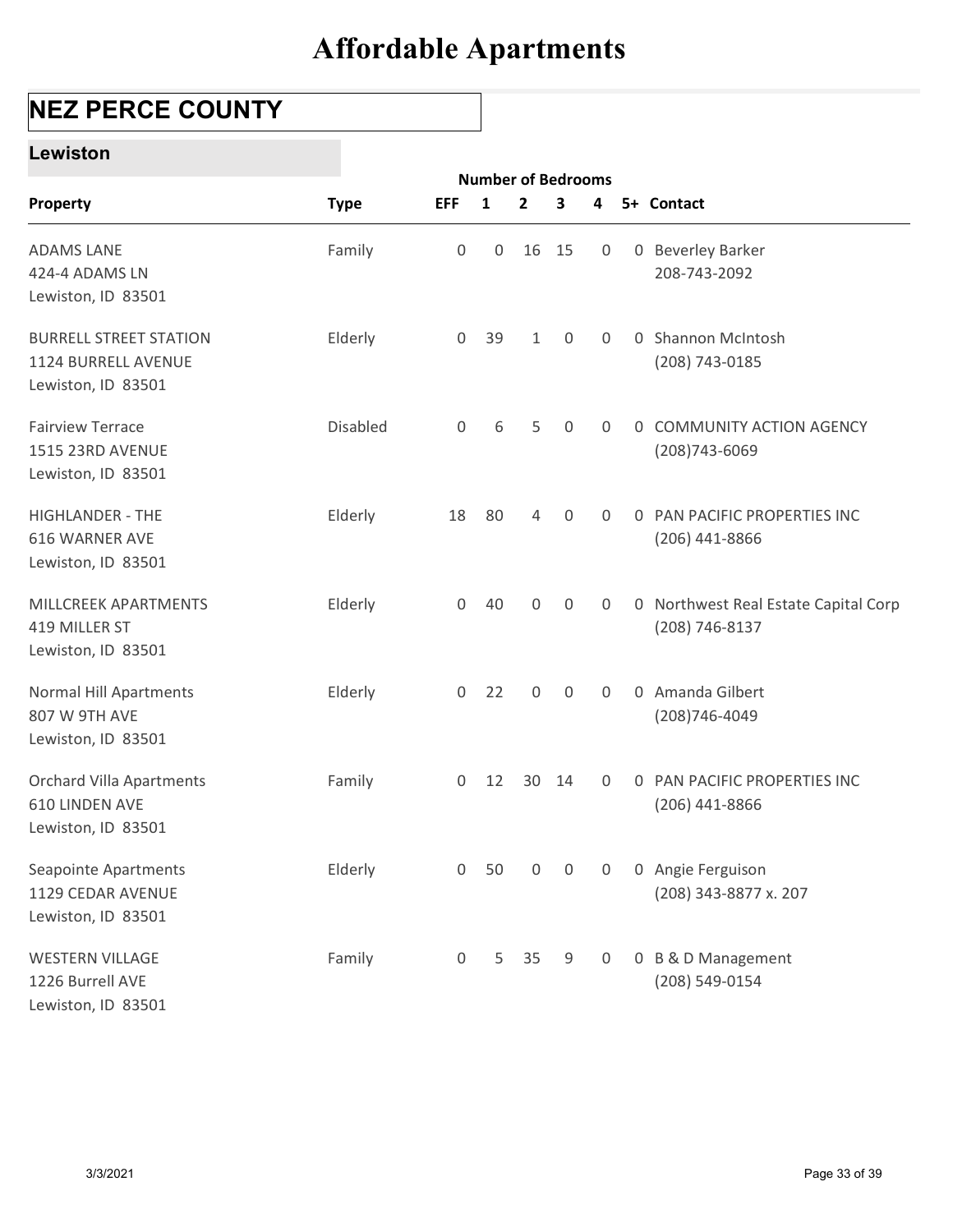## ONEIDA COUNTY

#### Malad

|                                       | <b>Affordable Apartments</b> |                 |                                           |                |             |                               |  |
|---------------------------------------|------------------------------|-----------------|-------------------------------------------|----------------|-------------|-------------------------------|--|
|                                       |                              |                 |                                           |                |             |                               |  |
| <b>ONEIDA COUNTY</b>                  |                              |                 |                                           |                |             |                               |  |
| <b>Malad</b>                          |                              |                 |                                           |                |             |                               |  |
| Property                              | <b>Type</b>                  | <b>EFF</b><br>1 | <b>Number of Bedrooms</b><br>$\mathbf{2}$ | 3              | 4           | 5+ Contact                    |  |
| SOUTHSIDE SENIOR VILLAS<br>120 E 90 S | Elderly                      |                 | $0 \quad 11 \quad 0$                      | $\overline{0}$ | $\mathbf 0$ | 0 Lydia Clark<br>208-766-0917 |  |
| Malad, ID 83252                       |                              |                 |                                           |                |             |                               |  |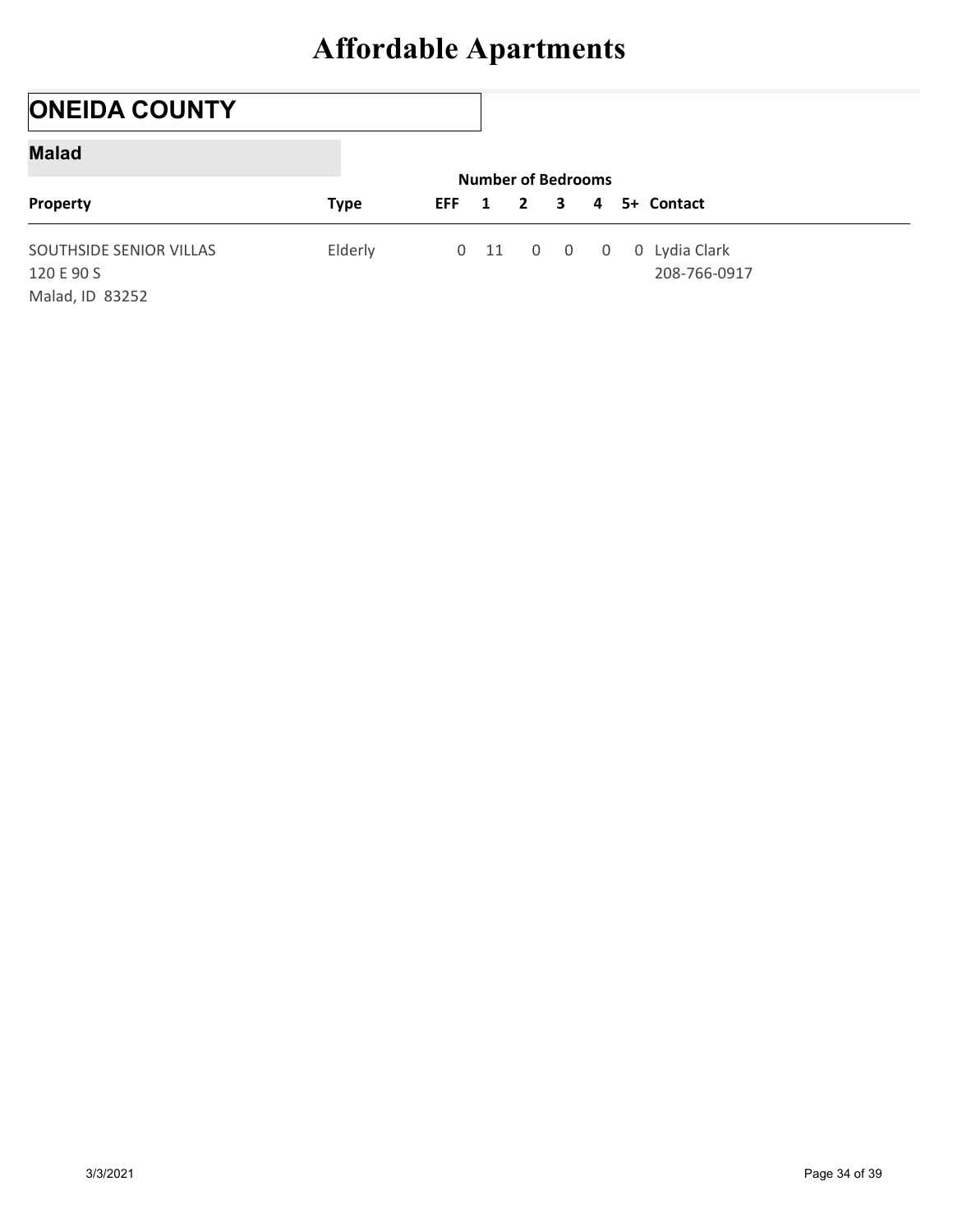## PAYETTE COUNTY

### Payette

| <b>PAYETTE COUNTY</b>                                               |             |                  |              |                                                      |                |             |   |                                                |
|---------------------------------------------------------------------|-------------|------------------|--------------|------------------------------------------------------|----------------|-------------|---|------------------------------------------------|
| <b>Payette</b>                                                      |             |                  |              |                                                      |                |             |   |                                                |
| Property                                                            | <b>Type</b> | <b>EFF</b>       | $\mathbf{1}$ | <b>Number of Bedrooms</b><br>$\overline{\mathbf{2}}$ | 3              | 4           |   | 5+ Contact                                     |
| HOUSING SOUTHWEST NO 2<br>1080-1 Sixth Ave SO.<br>Payette, ID 83661 | Elderly     | $\boldsymbol{0}$ | 12           | 0                                                    | $\mathbf 0$    | $\mathbf 0$ | 0 | Cindi Nash<br>208-585-9325 ext138              |
| PAYETTE PLACE APARTMENTS<br>106 N 12TH ST<br>Payette, ID 83661      | Family      |                  | $0$ 12       | $\overline{4}$                                       | $\mathsf 0$    | 0           |   | 0 Tomlinson & Associates, Inc.<br>208-343-6438 |
| PAYETTE PLAZA<br>80 N 9TH ST<br>Payette, ID 83661                   | Elderly     | $\overline{0}$   | 24           | $\mathsf{O}$                                         | $\overline{0}$ | $\mathbf 0$ |   | 0 Kathy Legner<br>208-642-4688                 |
| PAYETTE TOWNHOUSES<br>415-1 S 16th Street<br>Payette, ID 83661      | Family      | $\mathbf 0$      | $\mathbf 0$  | 22                                                   | 5              | 0           |   | 0 MELODY PAXTON<br>208-642-8224                |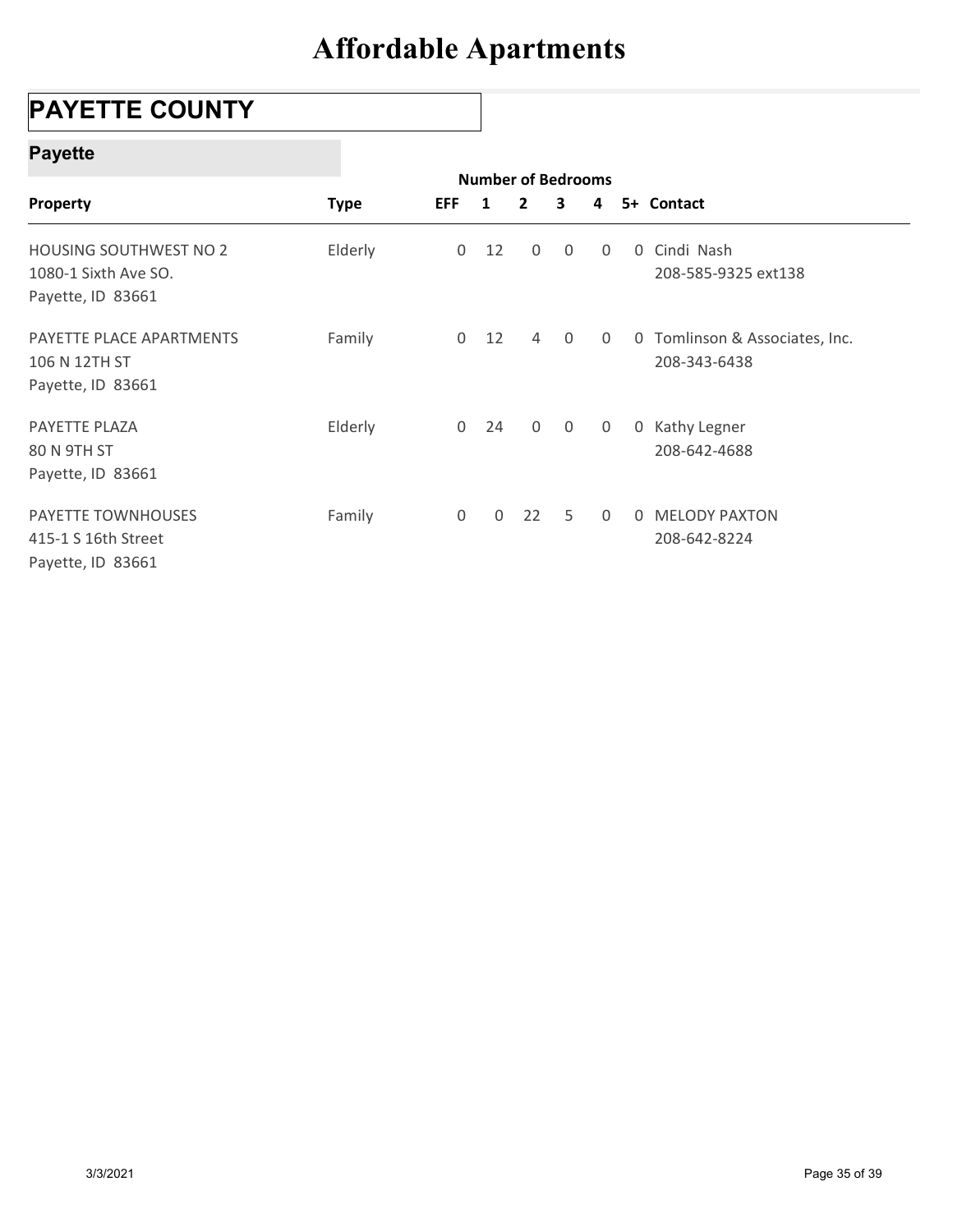## SHOSHONE COUNTY

### Kellogg

|                                                                   | <b>Affordable Apartments</b> |                  |                                           |                  |                |                |                                  |
|-------------------------------------------------------------------|------------------------------|------------------|-------------------------------------------|------------------|----------------|----------------|----------------------------------|
| <b>SHOSHONE COUNTY</b>                                            |                              |                  |                                           |                  |                |                |                                  |
| <b>Kellogg</b>                                                    |                              |                  |                                           |                  |                |                |                                  |
| Property                                                          | <b>Type</b>                  | <b>EFF</b>       | <b>Number of Bedrooms</b><br>$\mathbf{1}$ | $\overline{2}$   | 3              | 4              | 5+ Contact                       |
| Amy Lyn Apartments<br>115 E PORTLAND AVE<br>Kellogg, ID 83837     | Family                       | $\boldsymbol{0}$ | $\mathbf 0$                               | 25 15            |                | 0              | 0 MARIAN GEIGLE<br>208-387-7806  |
| <b>Shoshone Apartments</b><br>411 Bunker Ave<br>Kellogg, ID 83837 | Family                       |                  | $0$ 47                                    | $\boldsymbol{0}$ | $\overline{0}$ | $\mathbf 0$    | 0 Linda Ackerman<br>208-682-4424 |
| <b>Pinehurst</b>                                                  |                              |                  |                                           |                  |                |                |                                  |
| Property                                                          | <b>Type</b>                  | <b>EFF</b>       | <b>Number of Bedrooms</b><br>1            | 2                | 3              | 4              | 5+ Contact                       |
| <b>Echo Pines</b><br>302 OHIO ST<br>Pinehurst, ID 83850           | Elderly                      | 0                | 10                                        | 0                | $\mathbf 0$    | 0              | 0 Echo Pines<br>(208) 682-9471   |
| PINEHURST PLAZA<br><b>610 LEWISTON ST</b>                         | Family                       | $\overline{0}$   | 12                                        | 12               | $\mathbf 0$    | $\overline{0}$ | 0 LINDA ACKERMAN<br>208-682-4424 |

#### Pinehurst

| Amy Lyn Apartments<br>115 E PORTLAND AVE<br>Kellogg, ID 83837     | Family      | 0                   | 0            | 25                        | 15          | $\Omega$         | 0 MARIAN GEIGLE<br>208-387-7806                      |
|-------------------------------------------------------------------|-------------|---------------------|--------------|---------------------------|-------------|------------------|------------------------------------------------------|
| <b>Shoshone Apartments</b><br>411 Bunker Ave<br>Kellogg, ID 83837 | Family      | $\overline{0}$      | 47           | $\mathbf 0$               | $\mathbf 0$ | 0                | 0 Linda Ackerman<br>208-682-4424                     |
| <b>Pinehurst</b>                                                  |             |                     |              |                           |             |                  |                                                      |
|                                                                   |             |                     |              | <b>Number of Bedrooms</b> |             |                  |                                                      |
| Property                                                          | <b>Type</b> | <b>EFF</b>          | $\mathbf{1}$ | $\mathbf{2}$              | 3           | 4                | 5+ Contact                                           |
| <b>Echo Pines</b><br>302 OHIO ST                                  | Elderly     | $\mathsf{O}\xspace$ | 10           | $\mathsf{O}\xspace$       | $\mathbf 0$ | $\mathbf 0$      | 0 Echo Pines<br>(208) 682-9471                       |
| Pinehurst, ID 83850                                               |             |                     |              |                           |             |                  |                                                      |
| PINEHURST PLAZA                                                   | Family      |                     | $0$ 12       | 12                        | $\mathbf 0$ | 0                | 0 LINDA ACKERMAN                                     |
| <b>610 LEWISTON ST</b>                                            |             |                     |              |                           |             |                  | 208-682-4424                                         |
| Pinehurst, ID 83850                                               |             |                     |              |                           |             |                  |                                                      |
| <b>WHISPERING PINES</b>                                           | Elderly     | $\mathbf 0$         | 20           | $\mathsf{O}\xspace$       | $\mathbf 0$ | $\boldsymbol{0}$ | 0 SILVER VALLEY SENIORS INC                          |
| 303 ARIZONA ST<br>Pinehurst, ID 83850                             |             |                     |              |                           |             |                  | (208) 752-1194                                       |
| <b>Wallace</b>                                                    |             |                     |              |                           |             |                  |                                                      |
|                                                                   |             |                     |              | <b>Number of Bedrooms</b> |             |                  |                                                      |
| <b>Property</b>                                                   | <b>Type</b> | <b>EFF</b>          | $\mathbf{1}$ | 2                         | 3           | 4                | 5+ Contact                                           |
| SILVER HILLS APARTMENTS<br>20 Bank ST                             | Elderly     | $\overline{4}$      | 20           | $\boldsymbol{0}$          | $\mathbf 0$ | $\mathbf 0$      | 0 Syringa Property Management Inc.<br>(208) 336-4610 |

| <b>Wallace</b>                                             |             |                |                           |                |                     |                |                                                        |
|------------------------------------------------------------|-------------|----------------|---------------------------|----------------|---------------------|----------------|--------------------------------------------------------|
|                                                            |             |                | <b>Number of Bedrooms</b> |                |                     |                |                                                        |
| Property                                                   | <b>Type</b> | <b>EFF</b>     | $\mathbf{1}$              | $\overline{2}$ | $\mathbf{3}$        | 4              | 5+ Contact                                             |
| SILVER HILLS APARTMENTS<br>20 Bank ST<br>Wallace, ID 83783 | Elderly     | $\overline{4}$ | 20                        | $\mathsf{O}$   | $\mathsf{O}\xspace$ | $\overline{0}$ | 0 Syringa Property Management Inc.<br>$(208)$ 336-4610 |
| 3/3/2021                                                   |             |                |                           |                |                     |                | Page 36 of 39                                          |
|                                                            |             |                |                           |                |                     |                |                                                        |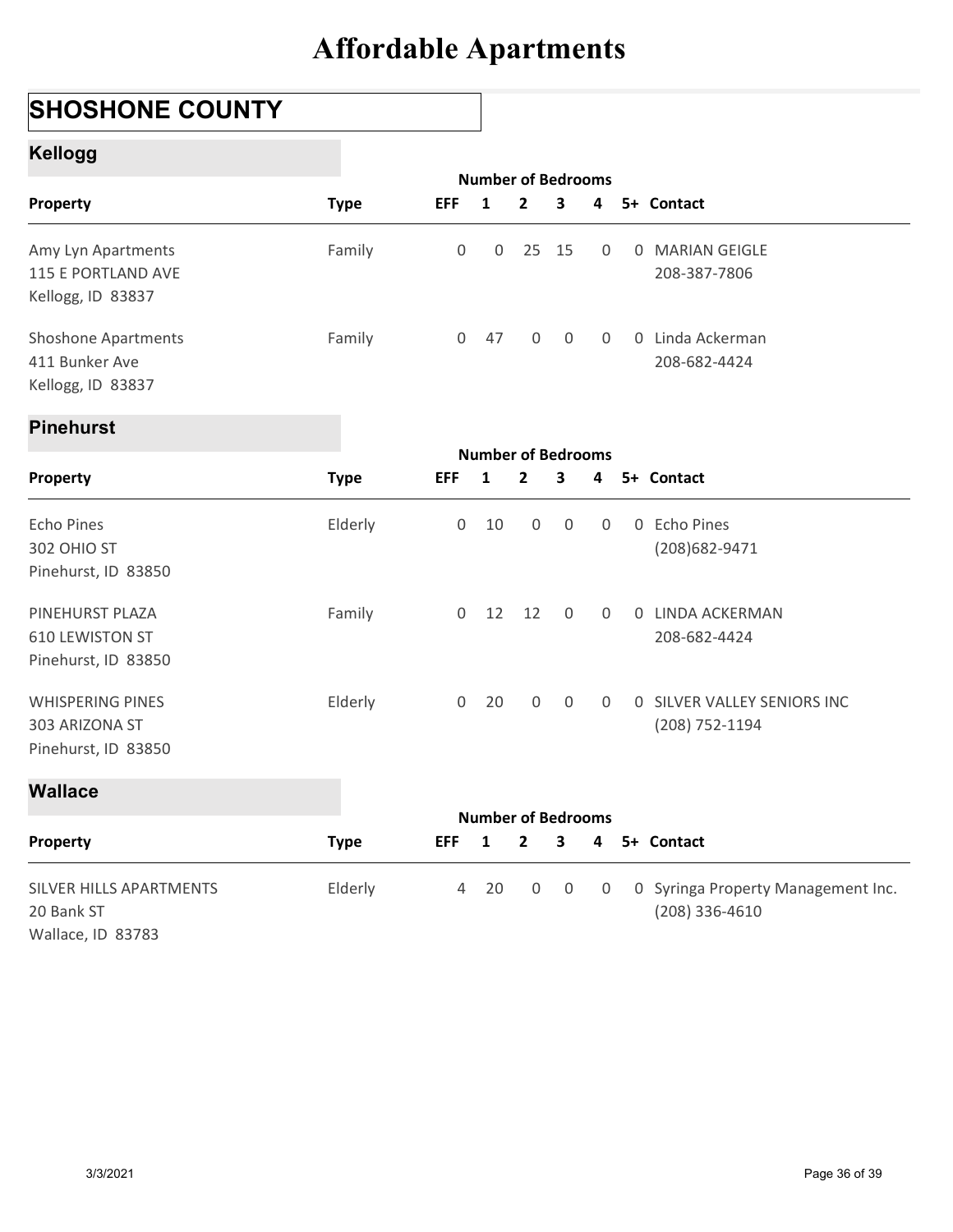## TWIN FALLS COUNTY

| Buhl |  |
|------|--|
|------|--|

|                                                                         | <b>Affordable Apartments</b> |                     |                                           |                         |                         |                |                                                         |  |
|-------------------------------------------------------------------------|------------------------------|---------------------|-------------------------------------------|-------------------------|-------------------------|----------------|---------------------------------------------------------|--|
| <b>TWIN FALLS COUNTY</b>                                                |                              |                     |                                           |                         |                         |                |                                                         |  |
| <b>Buhl</b>                                                             |                              |                     |                                           |                         |                         |                |                                                         |  |
| Property                                                                | <b>Type</b>                  | <b>EFF</b>          | <b>Number of Bedrooms</b><br>1            | $\mathbf{2}$            | 3                       | 4              | 5+ Contact                                              |  |
| MEADOWBROOK<br>315 CLEAR LAKES RD<br>Buhl, ID 83316                     | Family                       | $\mathsf{O}$        | $\mathbf 0$                               | 16                      | $\overline{4}$          | $\overline{0}$ | 0 LORI HURLEY<br>208-543-8833                           |  |
| <b>Castleford</b>                                                       |                              |                     |                                           |                         |                         |                |                                                         |  |
| Property                                                                | <b>Type</b>                  | <b>EFF</b>          | <b>Number of Bedrooms</b><br>1            | $\mathbf{2}$            | 3                       | 4              | 5+ Contact                                              |  |
| <b>BALANCED ROCK TOWNHOUSE</b><br>439 Maple St<br>Castleford, ID 83321  | Family                       | $\mathsf{O}$        | $\overline{2}$                            | 5                       | $\mathbf{1}$            | $\overline{0}$ | 0 Cindy Goodrich<br>208-336-4610                        |  |
| <b>Kimberly</b>                                                         |                              |                     |                                           |                         |                         |                |                                                         |  |
| Property                                                                | <b>Type</b>                  | <b>EFF</b>          | <b>Number of Bedrooms</b><br>$\mathbf{1}$ | $\overline{2}$          | $\overline{\mathbf{3}}$ | 4              | 5+ Contact                                              |  |
| <b>KIMBERLY SUNSET MANOR</b><br>125-1 SPRUCE ST<br>Kimberly, ID 83341   | Elderly                      | $\mathsf{O}\xspace$ | 24                                        | 0                       | $\overline{0}$          | $\overline{0}$ | 0 Northwest Real Estate Capital Corpo<br>(208) 423-5122 |  |
| <b>Twin Falls</b>                                                       |                              |                     |                                           |                         |                         |                |                                                         |  |
| Property                                                                | <b>Type</b>                  | <b>EFF</b>          | <b>Number of Bedrooms</b><br>$\mathbf{1}$ | $\overline{\mathbf{2}}$ | $\overline{\mathbf{3}}$ | 4              | 5+ Contact                                              |  |
| CHERRYWOOD APARTMENTS<br>2026-1 ELIZABETH BLVD<br>Twin Falls, ID 83301  | Family                       | 0                   | 8                                         | 24                      | 8                       | $\overline{0}$ | 0 ANNETTE COY<br>208-734-7421                           |  |
| SOUTH MEADOW APARTMENTS<br>475 CASWELL AVE WEST<br>Twin Falls, ID 83301 | Family                       | $\overline{0}$      |                                           | 8 25                    | 8                       | $\overline{0}$ | 0 The Housing Company<br>(208) 331-4890                 |  |
| VALLEY VISTA VILLAGE<br>653 ROSE ST N<br>Twin Falls, ID 83301           | Elderly                      | $\mathsf{O}\xspace$ | 60                                        | $\mathsf{O}\xspace$     | $\mathsf{O}$            | $\overline{0}$ | 0 Wendell Martin<br>208-947-7037                        |  |
| 3/3/2021                                                                |                              |                     |                                           |                         |                         |                | Page 37 of 39                                           |  |